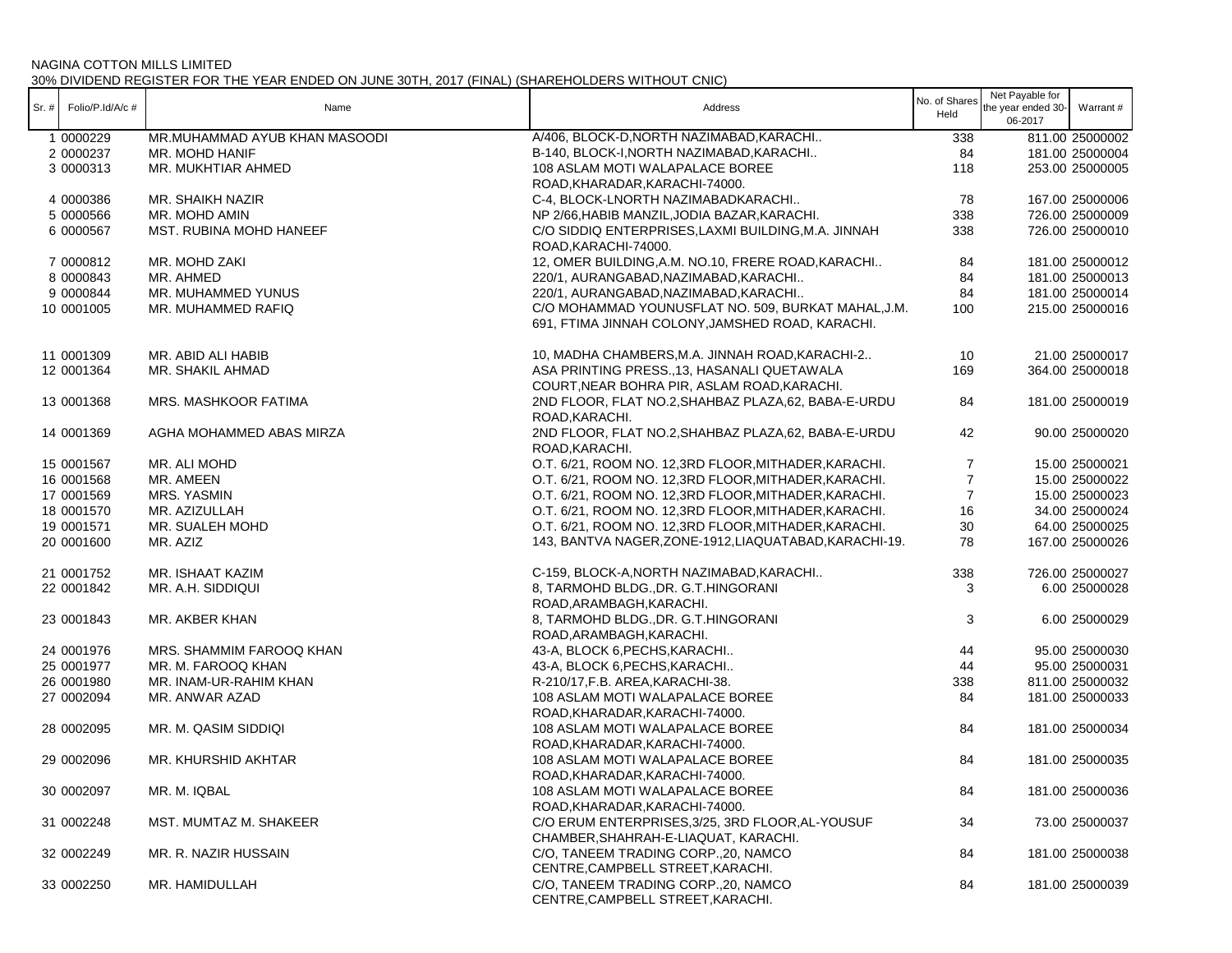| $Sr.$ # | Folio/P.Id/A/c# | Name                        | Address                                                                                   | No. of Shares<br>Held | Net Payable for<br>the year ended 30-<br>06-2017 | Warrant #       |
|---------|-----------------|-----------------------------|-------------------------------------------------------------------------------------------|-----------------------|--------------------------------------------------|-----------------|
|         | 34 0002314      | MR. M. AMIN                 | J-T 8/93, QADERI MANSION, 3RD FLOOR, KHOJA<br>LANE, KHARADAR, C/O P.O. BOX 6576, KARACHI. | 338                   |                                                  | 726.00 25000040 |
|         | 35 0002373      | MR. ZULFIQAR ALI            | T/513, KORANGI-2, KARACHI                                                                 | 247                   |                                                  | 531.00 25000041 |
|         | 36 0002774      | MR. ASGHAR REZA             | S-10, WAHDAT COLONY, LAHORE                                                               | 44                    |                                                  | 95.00 25000045  |
|         | 37 0002775      | MR. IMTIAZ MEHMOOD          | 34/4, RAM NAGAR, CHUBURJI, LAHORE                                                         | 18                    |                                                  | 38.00 25000046  |
|         | 38 0002777      | MR. TALAT MEHMOOD           | 34/4, RAM NAGAR, CHOUBURJI, LAHORE                                                        | 18                    |                                                  | 38.00 25000047  |
|         | 39 0002778      | MR. ABDUL RAZZAK            | 20-A/3, SAHUWARI, SHALIMAR LINK ROAD, MUGHULPURA,<br>LAHORE-15.                           | 18                    |                                                  | 38.00 25000048  |
|         | 40 0002781      | MRS. BOLOSSOM IFTIKHAR      | C-42, GULBERG COLONY, BLOCK-C, FAISALABAD                                                 | 118                   |                                                  | 253.00 25000049 |
|         | 41 0002782      | MRS. NUSRAT NAZ             | C-42, GULBERG COLONY, BLOCK-C, FAISALABAD                                                 | 118                   |                                                  | 253.00 25000050 |
|         | 42 0002788      | MR. ASHOK BHATIA            | <b>JINNAH ROAD QUETTA</b>                                                                 | 108                   |                                                  | 259.00 25000054 |
|         | 43 0002827      | MRS. SHAHNAZ                | C/O ZUM ZUM SOAP, D-128, SITE, KARACHI.                                                   | 169                   |                                                  | 364.00 25000055 |
|         | 44 0002890      | MR. HAJI ABDUL RAZZAQUE     | O.T 6/117, OLD TOWN, KARACHI-74000PH # 2414000-2415157                                    | 3                     |                                                  | 6.00 25000058   |
|         | 45 0002891      | MR. YUSUF                   | O.T. 6/117, OLD TOWN, KARACHI-74000PH # 2414000, 2415157                                  | 3                     |                                                  | 6.00 25000059   |
|         | 46 0002892      | MR. FAROOQ                  | O.T. 6/117, OLD TOWN, KARACHI-74000PH # 2414000, 2415157                                  | 3                     |                                                  | 6.00 25000060   |
|         | 47 0002893      | <b>MRS. KUBRA</b>           | O.T. 6/117, OLD TOWN, KARACHI-74000PH # 2414000, 2415157                                  | 3                     |                                                  | 6.00 25000061   |
|         | 48 0002894      | MR. TOFIQ                   | O.T. 6/117, OLD TOWN, KARACHI-74000PH # 2414000, 2415157                                  | 3                     |                                                  | 6.00 25000062   |
|         | 49 0002895      | MR. GHANI                   | O.T. 6/117, OLD TOWN, KARACHI-74000PH # 2414000, 2415157                                  | 3                     |                                                  | 6.00 25000063   |
|         | 50 0002904      | MRS. SABINA                 | P.O BOX NO. 8566SADDARKARACHI-3CODE NO. 74400                                             | 60                    |                                                  | 144.00 25000064 |
|         | 51 0002909      | MR. MOHD RIZWAN-UL-HAQUE    | A-621, BLOCK-3, GULSHAN-E-IQBAL, KARACHI                                                  | 118                   |                                                  | 253.00 25000065 |
|         | 52 0002932      | MISS RAZIA SULTANA          | 1578/15, F.B. AREA, DASTAGIR, KARACHI-38                                                  | 338                   |                                                  | 726.00 25000067 |
|         | 53 0002933      | SYED WASIQ ALI JAFFERY      | 1578/15, F.B. AREA, DASTAGIR COLONY, KARACHI-38.                                          | 338                   |                                                  | 726.00 25000068 |
|         | 54 0002948      | MR. YOUNUS                  | HAJI MAJEED BUILDING, 3RD FLOOR, NP/9/35 GUL<br>MOHAMMAD STRRET, JODIA BAZAR, KARACHI.    | 338                   |                                                  | 726.00 25000070 |
|         | 55 0002957      | MRS. ZARINA                 | 'ABOO COTTAGE', IST FLOOR, B.R. 1/27, FADOO REHMOO<br>LANE, KHARADAR, KARACHI-2.          | 338                   |                                                  | 726.00 25000071 |
|         | 56 0003201      | MST. TABBASSUM G. AKBER     | C/O III-D-20/9, NAZIMABAD, KARACHI                                                        | 84                    |                                                  | 181.00 25000076 |
|         | 57 0003202      | MR. M. RAZI                 | C/O III-D-20/9, NAZIMABAD, KARACHI                                                        | 84                    |                                                  | 181.00 25000077 |
|         | 58 0003591      | MR. ABDUL GHAFFAR           | 330-AM.A. JOHAR TOWNNEAR AKBAR CHOWKLAHORE.                                               | 171                   |                                                  | 410.00 25000079 |
|         | 59 0003592      | DR. M. IZHARUL HAQUE        | C/O DR. M. IZHARUL HAQUEHOUSE NO. D-11/1, SECTOR<br>A/5, MIRPUR, AZAD KASHMIR.            | 338                   |                                                  | 726.00 25000080 |
|         | 60 0003761      | SYED ASIF RIZVI             | B-6, BLOCK-9, GULSHAN IQBAL, KARACHI                                                      | 338                   |                                                  | 726.00 25000081 |
|         | 61 0004436      | <b>MRS. KHAIRUN GHAFFAR</b> | A-144, BLOCK NO.5GULSHAN-E-IQBALKARACHI                                                   | 2                     |                                                  | 4.00 25000083   |
|         | 62 0004437      | MRS. BILQUIS RASHID SUNKA   | A/10, ACHCHAN SHAH, BLOCK 13/C, GULSHAN-E-<br>IQBAL, KARACHI.                             | 118                   |                                                  | 253.00 25000084 |
|         | 63 0004602      | MR. MUKHTAR ALI KHOJA       | H.NO.A/116-320, HIRABAD, HYDERABAD                                                        | 34                    |                                                  | 82.00 25000085  |
|         | 64 0004623      | SYED QAISER RAZA            | 2/334, SHAH FAISAL COLONY, KARACHI                                                        | 84                    |                                                  | 202.00 25000087 |
|         | 65 0004624      | <b>MST. SIRAJ BANO</b>      | 2/334, SHAH FAISAL COLONY NO.2, KARACHI                                                   | 84                    |                                                  | 202.00 25000088 |
|         | 66 0004733      | MR. MOHAMMED SALEEM         | C-13, A1, SIRAJ SQUARE, F.B. AREA, WATER PUMP, KARACHI.                                   | 84                    |                                                  | 181.00 25000090 |
|         | 67 0004734      | MR. ABDUL JABBAR            | 1155/2, AZIZABAD, F.B. AREA, KARACHI                                                      | 84                    |                                                  | 181.00 25000091 |
|         | 68 0004925      | MISS. NAHEEDA PARVEEN       | H.NO-3, ST NO.33RAM NAGER, RAJGHAR, LAHORE-54000                                          | 338                   |                                                  | 726.00 25000092 |
|         | 69 0004926      | MR. LIAQAT HAYYAT           | HOUSE NO. 3 STREET NO. 33RAM-NAGER-RAJGHARLAHORE-<br>54000.                               | 338                   |                                                  | 726.00 25000093 |
|         | 70 0004927      | MR. AMJAD RASHEED           | 75-NISHTAR BLOCK, ALLAMA IQBAL TOWN, LAHORE                                               | 118                   |                                                  | 253.00 25000094 |
|         | 71 0005186      | MRS. SHAMIM MUMTAZ          | FLAT NO.7, UBL BUILDING, CLIFTON ROAD, KARACHI.                                           | 44                    |                                                  | 95.00 25000095  |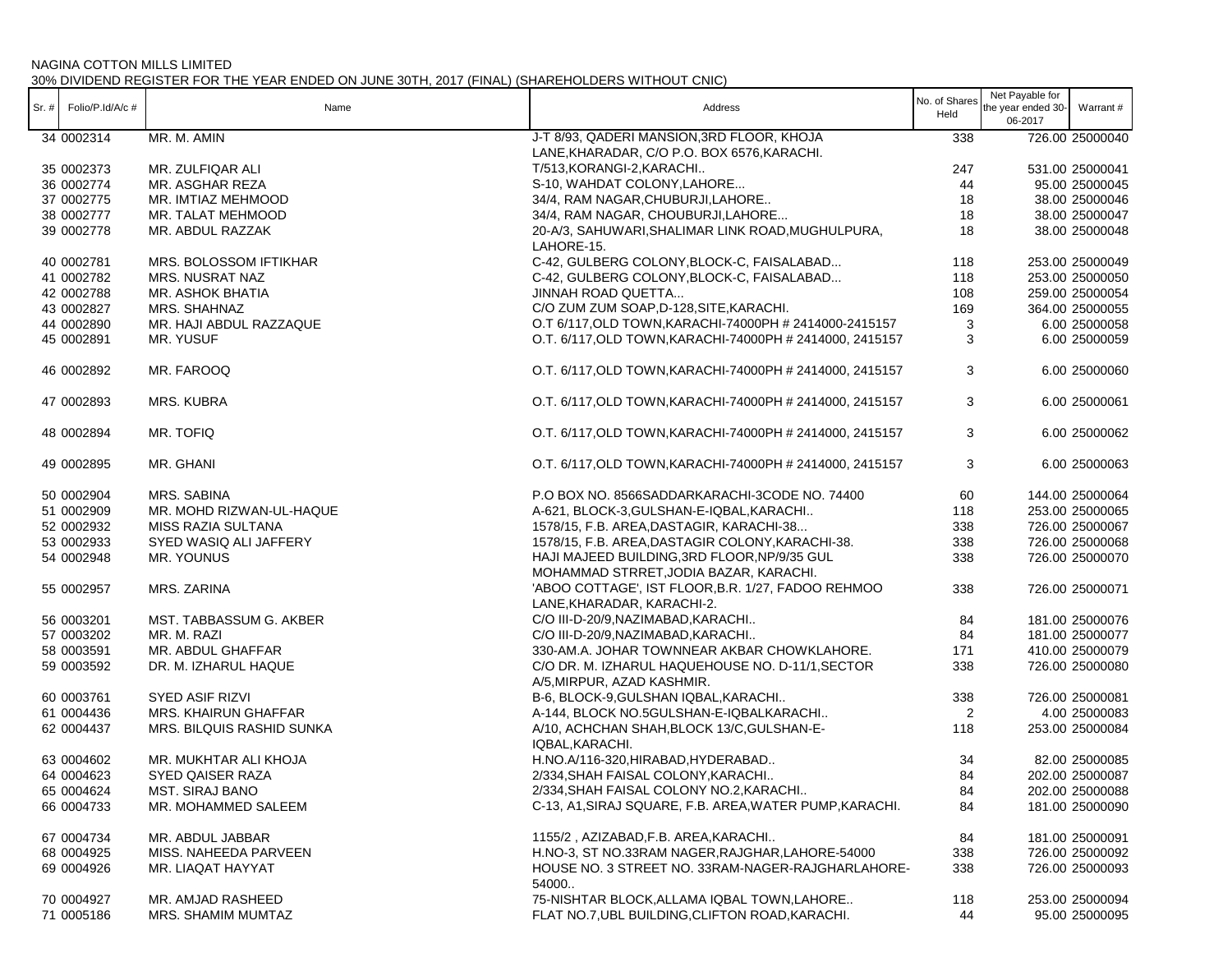| Sr. # | Folio/P.Id/A/c # | Name                          | Address                                                                                    | No. of Shares<br>Held | Net Payable for<br>the year ended 30-<br>06-2017 | Warrant#          |
|-------|------------------|-------------------------------|--------------------------------------------------------------------------------------------|-----------------------|--------------------------------------------------|-------------------|
|       | 72 0005187       | MISS. NAHEED MUMTAZ           | FLAT NO.7, UBL BUILDING, CLIFTON ROAD, KARACHI.                                            | 44                    |                                                  | 95.00 25000096    |
|       | 73 0005767       | MR. RAFIQUE                   | FATIMA MANZIL, 4TH FLOOR, FLAT NO.9, HURMUSJI<br>STREET, GARI KHATA, KARACHI.              | 70                    |                                                  | 150.00 25000100   |
|       | 74 0005780       | MR. MOHAMMED ANWER QURESHI    | 6-S-12, NEW SHALIMAR COLONY, LAHORE-25                                                     | 338                   |                                                  | 726.00 25000101   |
|       | 75 0006143       | MR. REHMAT                    | H-7, YAKOOB TERRACE, JEHANGIR ROAD, KARACHI                                                | 84                    |                                                  | 181.00 25000102   |
|       | 76 0006290       | MR. NASIR RASHID PERACHA      | 12TH FLOOR, UNI CENTRE, I.I. CHUNDRIGAR ROAD, KARACHI                                      | 84                    |                                                  | 181.00 25000103   |
|       | 77 0006517       | <b>MRS. RUKHSANA</b>          | O.T. 6/117, OLD TOWN, KARACHI-74000PH # 2414000, 2415157                                   | 3                     |                                                  | 6.00 25000104     |
|       | 78 0006518       | MR. AMIN                      | O.T. 6/117, OLD TONW, KARACHI-74000PH # 2414000, 2415157                                   | 3                     |                                                  | 6.00 25000105     |
|       | 79 0006519       | MRS. MUMTAZ                   | O.T. 6/117, OLD TOWN, KARACHI-74000PH # 2414000, 2415157                                   | 3                     |                                                  | 6.00 25000106     |
|       | 80 0006520       | MR. ALTAF                     | O.T. 6/117OLD TONW, KARACHI-74000PH # 2414000, 2415157                                     | 3                     |                                                  | 6.00 25000107     |
|       | 81 0006657       | MR. JAMIL SADIQ               | 180-A/II, P.E.C.H.S., KARACHI                                                              | 338                   |                                                  | 726.00 25000108   |
|       | 82 0006671       | MR. MOHAMMED ARSHAD HUSSAIN   | A-267, BLOCK-1, GULSHAN-E-IQBAL, KARACHI-75300                                             | 118                   |                                                  | 253.00 25000109   |
|       | 83 0006674       | MR. TARIQUE HAIDER            | A-521, 1ST FLOOR, BLOCK-L, NORTH NAZIMABAD, KARACHI.                                       | 338                   |                                                  | 726.00 25000110   |
|       | 84 0006718       | MR. M. YAHYA                  | 22, 2ND FLOOR, VALIKA CHAMBER, NEW CHILLI, KARACHI.                                        | 338                   |                                                  | 811.00 25000111   |
|       | 85 0006748       | MR. MOHD ASLAM                | C/O MR. FAZAL SATTAR, SHAMA PLAZA, BLOCK A-3, FLAT-101,<br>KHARADAR, KARACHI.              | 84                    |                                                  | 181.00 25000112   |
|       | 86 0007333       | MR. YOUSUF AKHTAR             | 16TH AZIMAN MANZIL, 4TH FLOOR, AJAMUJI<br>STREET, RANCHORE LANE, KARACHI.                  | 50                    |                                                  | 107.00 25000113   |
|       | 87 0007635       | MR. MUHAMMAD AHMED PARACHA    | D-2, M. L. PLAZA, FATIMA JINNAH COLONY, JAMSHED<br>ROAD, KARACHI.                          | 54                    |                                                  | 116.00 25000114   |
|       | 88 0007927       | MR. MOHAMMAD TOUFIQUE YUSUF   | 710, STOCK EXCHANGE BUILDING, KARACHI                                                      | 184                   |                                                  | 396.00 25000116   |
|       | 89 0007929       | MR. ABDUL GAFFAR              | 49, KARACHI STOCK EXCH. BLDG., STOCK EXCHANGE                                              | 84                    |                                                  | 181.00 25000117   |
|       | 90 0007930       | MR. SALIM                     | ROAD, KARACHI<br>49, KARACHI STOCK EXCH. BLDG., STOCK EXCHANGE                             | 84                    |                                                  | 181.00 25000118   |
|       |                  |                               | ROAD, KARACHI                                                                              |                       |                                                  |                   |
|       | 91 0007956       | MR. AAMIR ARSHAD              | C/O CRESCENT SUGAR MILLS& DISTILLERY<br>LTD., FAISALABAD                                   | 338                   |                                                  | 811.00 25000119   |
|       | 92 0008457       | MISS SAHABAB NASREEN          | 66, BANTVA NAGAR, P. O. AZAM<br>NAGAR, LIAQUATABAD, KARACHI.                               | 84                    |                                                  | 181.00 25000120   |
|       | 93 0008458       | MR. SAHIR MOHAMMED            | 66, BANTVA NAGAR, P.O. AZAM                                                                | 84                    |                                                  | 181.00 25000121   |
|       | 94 0008459       | MR. BADRUDIN                  | NAGAR, LIAQUATABAD, KARACHI.<br>66, BANTVA NAGAR, P.O. AZAM                                | 84                    |                                                  | 181.00 25000122   |
|       | 95 0008460       | MR. LAIQ AHMED                | NAGAR, LIAQUATABAD, KARACHI.<br>66, BANTVA NAGAR, P.O. AZAM                                | 84                    |                                                  | 181.00 25000123   |
|       |                  |                               | NAGAR, LIAQUATABAD, KARACHI.                                                               |                       |                                                  |                   |
|       | 96 0008461       | MRS. HALIMA                   | 66, BANTVA NAGAR, P.O. AZAM<br>NAGAR, LIAQUATABAD, KARACHI.                                | 84                    |                                                  | 181.00 25000124   |
|       | 97 0008462       | MR. TARIQ MEHMUD              | 66, BANTVA NAGAR,P. O. AZAM<br>NAGAR, LIAQUATABAD, KARACHI.                                | 84                    |                                                  | 181.00 25000125   |
|       | 98 0009170       | MR. MUHAMMAD FAEEMUDDIN       | ZOHRA TARRACE, B-39, 4TH FLOOR, 205, GARDEN WEST<br>LOVE LANE, OFF: NISHTAR ROAD, KARACHI. | 84                    |                                                  | 181.00 25000126   |
|       | 99 0009191       | MOHAMMED RIZWAN-UL-HAQUE KHAN | 428, B-BLOCK, ADAMJEE NAGARKATHIAWAR CO-OPERATIVE                                          | 118                   |                                                  | 253.00 25000129   |
|       | 100 0009192      | MR. S. ZAMIN ALI GARDEZI      | HOUSINGSOCIETY, KARACHI-75350<br>ABBOOSHAW VILLA13/15, ALTAF TOWNTARIQ<br>ROADMULTAN.      | 2,378                 |                                                  | 5,112.00 25000130 |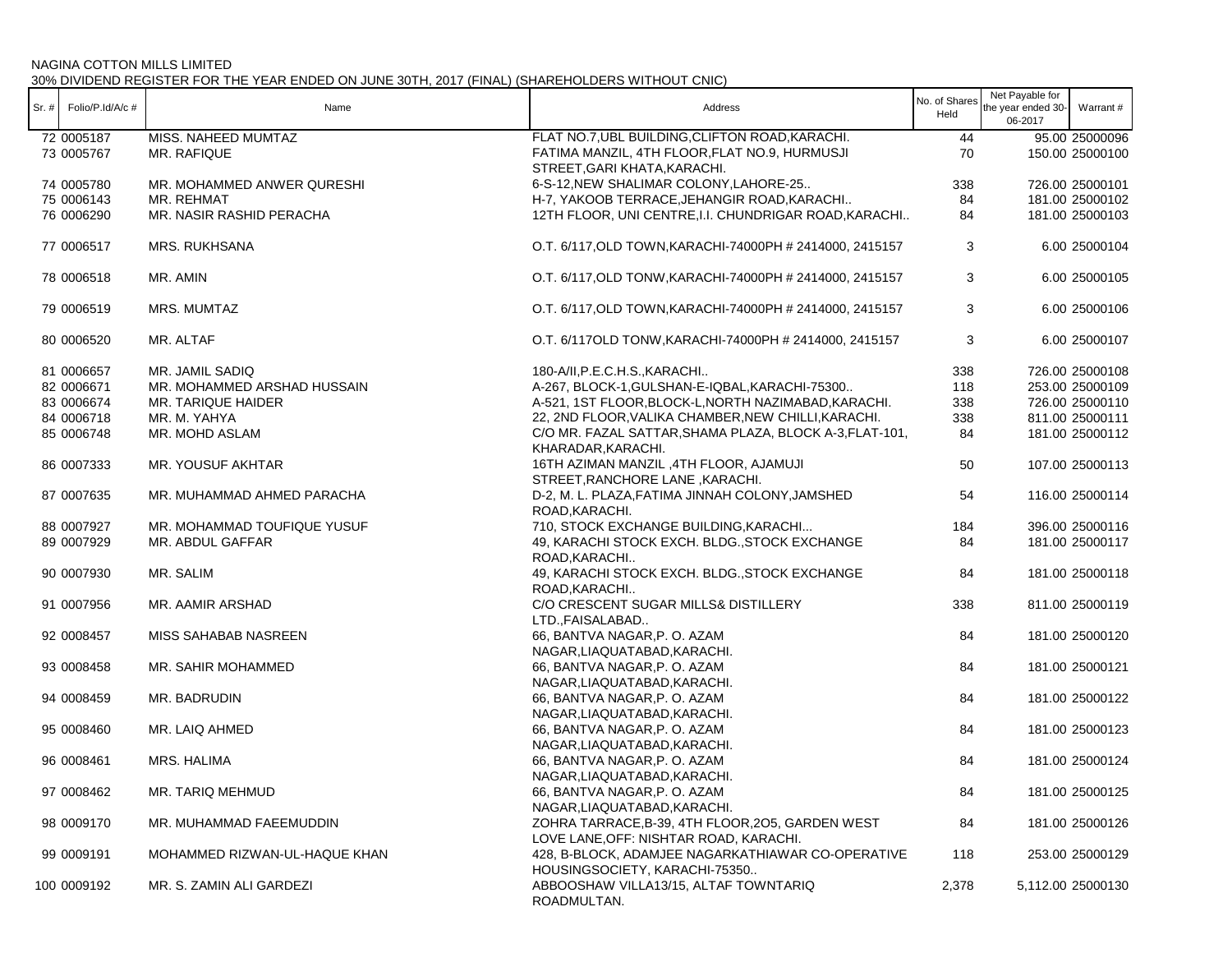| $Sr. #$ Folio/P.Id/A/c # | Name                          | Address                                                                                                                              | No. of Shares<br>Held | Net Payable for<br>the year ended 30-<br>06-2017 | Warrant #         |
|--------------------------|-------------------------------|--------------------------------------------------------------------------------------------------------------------------------------|-----------------------|--------------------------------------------------|-------------------|
| 101 0009222              | MR. JAHAN ZAIB MUGHAL         | H # 30-A, ZULFIQUAR LANE (EXT)CAVALRY GROUND<br><b>EXTLAHORE CANTT</b>                                                               | 40                    |                                                  | 86.00 25000132    |
| 102 0009227              | MR. ZUBAIR SAEED              | P-130, MUNSHI MOHALLA NO.5, FAISALABAD                                                                                               | 134                   |                                                  | 288.00 25000136   |
| 103 0009228              | MR. MOHAMMAD YOUSUF CHAUDHARY | P-165, STREET NO.2, NEW CIVIL LINES, FAISALABAD                                                                                      | 44                    |                                                  | 95.00 25000137    |
| 104 0009259              | MR. AFTAB FAYYAZ              | G/2, NEW MARIAM SQUARE, DAWOODPOTA ROAD, KARACHI                                                                                     | 40                    |                                                  | 96.00 25000139    |
| 105 0009261              | <b>MISS SHAHIDA MANZOOR</b>   | A-267, BLOCK-ONE, 10TH STREET, GULSHAN-E-IQBAL, POST<br>BOX NO.11,148, KARACHI-75300.                                                | 118                   |                                                  | 253.00 25000140   |
| 106 0009263              | MR. MUJAHID SAGHIR AHMED      | F-60, BLOCK-F, NORTH NAZIMABAD, KARACHI                                                                                              | 126                   |                                                  | 302.00 25000142   |
| 107 0009348              | MR. AMJAD AHMED               | 235, HYDERABAD COLONY, KARACHI                                                                                                       | 6                     |                                                  | 14.00 25000143    |
| 108 0009361              | MR. AMJAD AAMIR               | FATIMA MANZIL, KAGZI BAZAR, KARACHI                                                                                                  | 6                     |                                                  | 14.00 25000144    |
| 109 0009364              | MR. AMJAD JAMIL               | AL-SHIRIN APARTMENTS, ALFRED STREET, GARDEN<br>WEST, KARACHI.                                                                        | 6                     |                                                  | 14.00 25000145    |
| 110 0009378              | MR. AMJAD ADNAN               | H-12/12, MALIR COLONY, KARACHI                                                                                                       | 6                     |                                                  | 14.00 25000146    |
| 111 0009380              | MR. AMJAD ALI                 | H-75/3, MALIR EXT. COLONY, KARACHI                                                                                                   | 6                     |                                                  | 14.00 25000147    |
| 112 0009386              | MR. A. WAHAB SIDDIQUI         | HOUSE NO. 122, STREET NO.9SECTIR F-11/1ISLAMABAD.                                                                                    | 74                    |                                                  | 159.00 25000149   |
| 113 0009388              | MR. S.M. YAQUB                | C/O P.I.D.B., 11 RACE COURSE ROAD, LAHORE                                                                                            | 2                     |                                                  | 4.00 25000150     |
| 114 0009391              | SH. MOHAMMAD KAMRAN           | 248-C, GULSHAN RAVI SCHEME, LAHORE                                                                                                   | 98                    |                                                  | 210.00 25000152   |
| 115 0009402              | MR. FARIDULLAH KHAN           | EXECUTIVE VICE PRESIDENT, SAUDI PAK IND. & AGR. INV.<br>CO. (PVT) LTD.SAUDI PAK TOWER, 61-A, JINNAH AVENUE,<br>BLUE AREA, ISLAMABAD. | 286                   |                                                  | 614.00 25000153   |
| 116 0009405              | MR. MAHBOOB A. MALIK          | H.NO. 122-D, STREET-55, G-6/4, ISLAMABAD                                                                                             | 242                   |                                                  | 520.00 25000154   |
| 117 0009406              | MR. ZAIGHAM M. RIZVI          | SAUDI PAK INDUSTRIAL AND AGRI-CULTURAL INVESTMENT<br>COMPANYLTD., 44 EAST BLUS AREA, ISLAMABAD.                                      | 74                    |                                                  | 159.00 25000155   |
| 118 0009411              | MRS. ZEBINDA ZAMANI JAMEEL    | 107/1, J.SECTOR, DEFENCE HOUSING SOCIETY, LAHORE<br>CANTT.Ph # 5727807                                                               | 818                   |                                                  | 1,758.00 25000158 |
| 119 0009450              | MR. AAMIR MALIK               | A-120, AWAMI COLONY, KORANGI, KARACHI                                                                                                | 14                    |                                                  | 34.00 25000160    |
| 120 0009461              | MR. S. M. IQBAL               | C/O KOHINOOR INDUSTIRES LTD.,25, WEST WHARF<br>ROAD, P.O. BOX 5087, KARACHI.                                                         | $\overline{4}$        |                                                  | 9.00 25000161     |
| 121 0009508              | MRS. RASHDA BADAT             | 13-B (IBA) LAKE VIEW APTS., KEHKESHAN, BLOCK-<br>5, CLIFTON, KARACHI.                                                                | 50                    |                                                  | 107.00 25000163   |
| 122 0009514              | MRS. FAUZIA TAHIR             | C/3, K.D.A. SCHEME NO. 1, KARACHI-8                                                                                                  | 36                    |                                                  | 77.00 25000164    |
| 123 0009516              | MR. MIAN MOHAMMAD ATTA ELLAHI | HOUSE NO.1, BLOCK 'B', GULSHAN-E-RAVI, LAHORE                                                                                        | 55                    |                                                  | 118.00 25000165   |
| 124 0009517              | MR. BAQAR HASAN               | HAJI ABDUL SATTARMEMBER LAHORE STOCK<br>EXCHANGESTOCK EXCHANGE BLDG., 17-BANK SQUARE,<br>LAHORE.                                     | 8                     |                                                  | 17.00 25000166    |
| 125 0009518              | MR. HAJI MOHAMMAD ANWAR       | 4, MOHD.AMIN STREET, KOT RADHA KISHANTEH & DISTT<br>KASUR                                                                            | 338                   |                                                  | 726.00 25000167   |
| 126 0009519              | MR. MOHAMMAD SULTAN KHAN      | C/O H.B.L., STOCK EXCHANGE BRANCH, LAHORE                                                                                            | 140                   |                                                  | 301.00 25000168   |
| 127 0009520              | PROF. N.A. HAMID              | AL-AAFIA (E/22-6/C)GREEN LANE OFF. ST. NO. 7OFFICERS<br>COLONY, WALTONLAHORE CANTT.                                                  | 3,768                 |                                                  | 8,101.00 25000169 |
| 128 0009521              | MR. M. BASHIR SHEIKH          | 88-C, MAYO ROAD, LAHORE                                                                                                              | 4                     |                                                  | 9.00 25000170     |
| 129 0009525              | MR. MOHAMMAD NASIR            | 5-C, MADINA MANSION, MOOSA STREET,<br>KHARADAR, KARACHI-2                                                                            | 8                     |                                                  | 17.00 25000171    |
| 130 0009526              | MR. SAGHEER AHMED             | 10/5, JAMSHED ROAD, BIHAR COLONY, KARACHI-5                                                                                          | 220                   |                                                  | 473.00 25000172   |
| 131 0009535              | MRS. SHAGUFTA TARIQ           | C/O HILLTOP HOTEL, Z-63, K.C.H. SOCIETY, DR. MAHMOOD                                                                                 | 49                    |                                                  | 106.00 25000174   |
|                          |                               | HUSSAIN ROAD, ADJ. FEROZABAD POLICE STATION, KCHI.                                                                                   |                       |                                                  |                   |
| 132 0009537              | <b>MRS. RUKHSANA</b>          | C/O YASIN CLOTH HOUSE, SHOP NO. M/57, IQBAL<br>CLOTHMARKET, NEW NAHAM ROAD, KARACHI.                                                 | 4                     |                                                  | 9.00 25000175     |
| 133 0009546              | MR. MUJIB                     | G-18, MAIN CLIFTON ROAD, KARACHI                                                                                                     | 32                    |                                                  | 69.00 25000179    |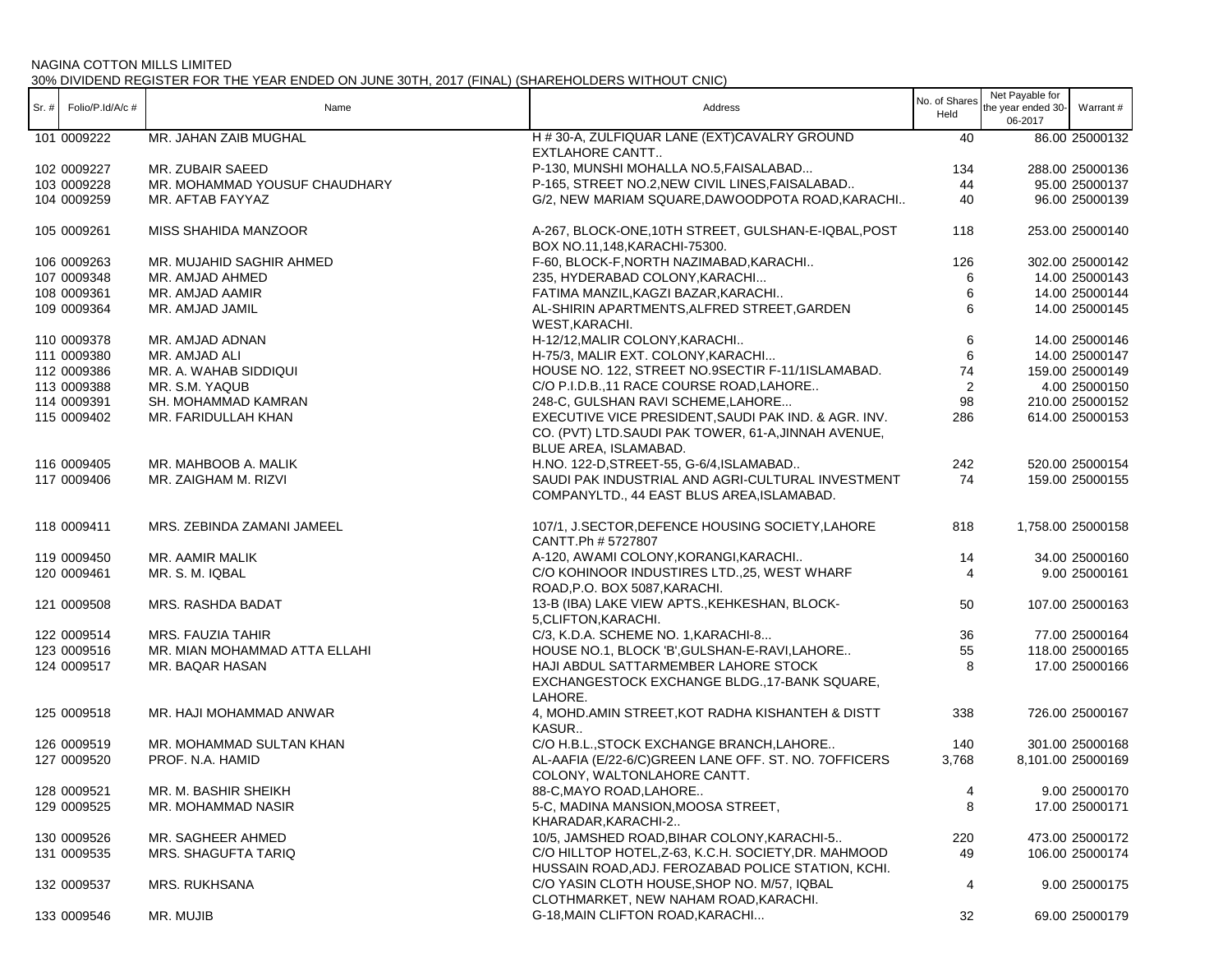| Sr. # | Folio/P.Id/A/c # | Name                       | Address                                                                                              | No. of Shares<br>Held | Net Payable for<br>the year ended 30-<br>06-2017 | Warrant #         |
|-------|------------------|----------------------------|------------------------------------------------------------------------------------------------------|-----------------------|--------------------------------------------------|-------------------|
|       | 134 0009552      | MR. IMRAN ISPAHANI         | 605, UNI CENTREI.I. CHUNDRIGAR ROAD, KARACHI                                                         | 32                    |                                                  | 77.00 25000181    |
|       | 135 0009554      | MR. K. M. NASEEM           | C-7, BLOCK-4, GULSHAN-E-IQBAL, KARACHI                                                               | 530                   |                                                  | 1,139.00 25000182 |
|       | 136 0009558      | MR. ALTAF HUSSAIN          | A5, HYDER CHAMBERVIRJEE STREETJODIA BAZARKARACI.                                                     | 158                   |                                                  | 339.00 25000184   |
|       | 137 0009566      | MR. SULTAN MANZOOR CHISHTI | FLAT NO. 32, SAFARI VIEW APARTMENTS, BLOCK-7, GULSHAN-<br>E-IQBAL, KARACHI.                          | $\overline{4}$        |                                                  | 9.00 25000187     |
|       | 138 0009567      | MR. ABDUL HAYEE            | A-409/5, BLOCK-5GULSHAN-E-IQBAL, KARACHI                                                             | 170                   |                                                  | 365.00 25000188   |
|       | 139 0009570      | MRS. SHAHEEN BAIG          | EMIRATES BAN INTERNATIONAL LTD87 THE MALL, LAHORE                                                    | 100                   |                                                  | 215.00 25000189   |
|       | 140 0009578      | MR. SIRAJ                  | 16, EVERSHINE SOCIETY-417SHIVRATTAN STREET, GARDEN<br>EAST, KARACHI-5.                               | 792                   |                                                  | 1,901.00 25000190 |
|       | 141 0009585      | MR. IQBAL                  | 8-R 9/108 AFSHAN ARCADE, 2ND FLOOR, KHANJI<br>TULSIDASSTREET, PAKISTAN CHOWK, KARACHI.               | 9                     |                                                  | 20.00 25000194    |
|       | 142 0009598      | MR. SYED ASADULLAH         | 1056 AZIZABAD, BLOCK-8, F.B. AREA, KARACHI                                                           | 18                    |                                                  | 38.00 25000196    |
|       | 143 0009599      | MR. KHADIM HUSSAIN         | PUNJAB STEEL (PVT) LTD.G.T. ROAD, KALA SHAH                                                          | 78                    |                                                  | 167.00 25000197   |
|       |                  |                            | KAKU, DISTT. SHEIKUPURA.                                                                             |                       |                                                  |                   |
|       | 144 0009606      | MR. M.AFAQ HUSSAIN SIDDIQI | 717/19 FEDERAL 'B'AREAKARACHI                                                                        | 75                    |                                                  | 161.00 25000199   |
|       | 145 0009619      | MR. H.M. ZAHOOR            | YASIN SQUARE, FLAT NO.3013RD FLOOR, BLOCK-F,61/2,                                                    | 80                    |                                                  | 192.00 25000201   |
|       |                  |                            | DOLLY KHATAKARACHI.                                                                                  |                       |                                                  |                   |
|       | 146 0009622      | MR. MOHD QASIM             | G-K-7/12, YASIN MANSION, 2ND FLOOR FLAT NO. 11, BAGH-E-<br>ZEHRA STREET, KHARADAR, KARACHI.          | 8                     |                                                  | 17.00 25000203    |
|       | 147 0009624      | MR. M. SHAFI               | C/O. 3RD FLOOR, QASR-E-MARIAM, O.T. 9/158, OPP: HILAL<br>MARKET, KAGZI BAZZAR, KARACHI.              | 36                    |                                                  | 77.00 25000204    |
|       | 148 0009625      | MR. HAJI GAFFAR            | ABOO COTTAGE, IST FLOOR, BR 1/27 FADOO REHMOO<br>LANE, KHARADER, KARACHI.                            | 1,018                 |                                                  | 2,188.00 25000205 |
|       | 149 0009626      | MR. M. YASIN               | C/O. 3RD FLOOR, QASR-E-MARIAM, O.T.9/158, OPP: HILAL<br>MARKET, KAGZI BAZZAR, KARACHI.               | 324                   |                                                  | 697.00 25000206   |
|       | 150 0009627      | MR. TAYYAB                 | RUKIYA MANSION1089/3, HUSSAINABAD, KARACHI                                                           | 10                    |                                                  | 21.00 25000207    |
|       | 151 0009628      | MR. SIRAJUDDIN ABBASI      | 50/2, SHAH FAISAL COLONY, KARACHI-25                                                                 | 15                    |                                                  | 32.00 25000208    |
|       | 152 0009629      | MR. JAVED AHMAD            | JAVED AHMAD EXPORT CORP.(PVT) LTD.30, SHAHRAH-E-                                                     | 80                    |                                                  | 172.00 25000209   |
|       |                  |                            | QUAID-E-AZAM, LAHORE.                                                                                |                       |                                                  |                   |
|       | 153 0009630      | MRS. MUMTAZ                | C/O. HAJI JAN MOHD HAJI USMANOPP: HAJI ADAM<br>CHAMBERS, YOUSUF ALI ALIBHAI BLDG, NEW CHALI KARACHI. | 14                    |                                                  | 30.00 25000210    |
|       | 154 0009633      | MR. MUHAMMAD AFZAL MAKBA   | 129-B/II, PHASE VII, KHAYABAN-E-BAHRYA, DEFENCE<br>HOUSING SOCIETY, KARACHI.                         | 8                     |                                                  | 17.00 25000211    |
|       | 155 0009634      | MR. MOHD RIZWAN            | ROOM NO.404, 4TH FLOOR, FAISAL PALACE, CHAGGLA<br>STREET, KARACHI.                                   | 98                    |                                                  | 210.00 25000212   |
|       | 156 0009639      | MR. ANWAR HUSAIN RANA.     | C3/13, AL-AHRAM SQUARE, BLOCK G, NORTH<br>NAZIMABAD, KARACHI.                                        | 220                   |                                                  | 473.00 25000213   |
|       | 157 0009644      | MR.MOHAMMED YOUSUF         | MUSTAFA TERRACE1ST FLOOR, ROOM NO.101BEHIND<br>UBL.BAHDURABAD BR, BAHDURABAD, KARACHI.               | 10                    |                                                  | 21.00 25000214    |
|       | 158 0009645      | MR.ABDUL SATTAR            | 4TH FLOOR, AZIZ MANSIONKAZI AZIZ STREET, LEA<br>MARKET, KARACHI-53                                   | 8                     |                                                  | 17.00 25000215    |
|       | 159 0009651      | MR. ABA HUSSAIN AGAR       | O.T. 1/65,2ND FLOOR, ROOM NO. 5 MITHADERKARACHI-2.                                                   | 32                    |                                                  | 69.00 25000217    |
|       | 160 0009655      | MRS. MUMTAZ                | C/O HAJI JAN MOHAMMEDHAJI USMANALI ALI BHAY                                                          | 22                    |                                                  | 47.00 25000218    |
|       |                  |                            | BULIDING, NEW CHALLI, KARACHI-2                                                                      |                       |                                                  |                   |
|       | 161 0009656      | MR.SYED MOHAMMED SOHAIL    | FECTO SUGAR MILLS LTD,245, PANORAMA CENTRE, RAJA<br>GHAZANFAR ALI KHAN, ROAD, SADDAR KARACHI.        | 1,698                 |                                                  | 3,650.00 25000219 |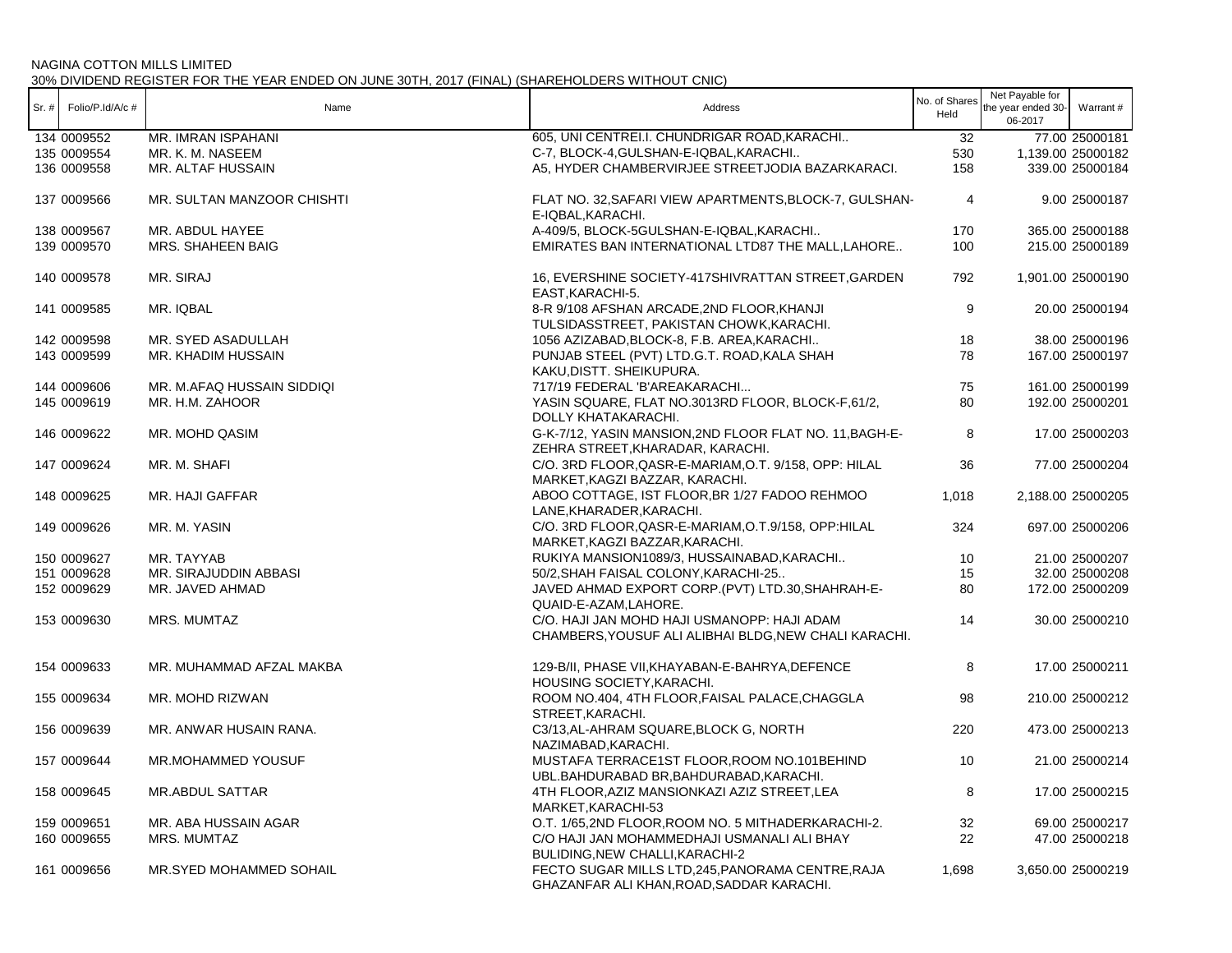|                          |                              |                                                      | No. of Shares  | Net Payable for    |                    |
|--------------------------|------------------------------|------------------------------------------------------|----------------|--------------------|--------------------|
| $Sr. #$ Folio/P.Id/A/c # | Name                         | Address                                              | Held           | the year ended 30- | Warrant #          |
|                          |                              |                                                      |                | 06-2017            |                    |
| 162 0009657              | MR.JAWED ANIS                | C/O PAKISTAN STATE OIL4TH FLOOR, DAWOOD              | 46             |                    | 98.00 25000220     |
|                          |                              | CENTRE, P.O.BOX 3983, KARACHI.                       |                |                    |                    |
| 163 0009658              | MR. HANIF MESIYA             | B-801, MEHRAN SQUAREKHALEEQ-UZ-ZAMAN ROADFRERE       | 8              |                    | 17.00 25000221     |
|                          |                              | TOWNKARACHI.                                         |                |                    |                    |
|                          |                              |                                                      |                |                    |                    |
| 164 0009664              | MR. MOHAMMAD BASHIR          | 36B-1 MODEL TOWN, LAHORE                             | 234            |                    | 503.00 25000224    |
| 165 0009665              | MR. SHOAIB FAROOQ            | 178 RIWAL GARDEN, LAHORE                             | 46             |                    | 98.00 25000225     |
| 166 0009666              | MRS. S. MAZHAR               | AMRIT STREET, ICHRAH, LAHORE                         | 6              |                    | 12.00 25000226     |
| 167 0009667              | MR. KAISER ISMAIL            | AMRIT STREET, ICHRAH, LAHORE                         | 40             |                    | 86.00 25000227     |
| 168 0009671              | MR. MOHAMMAD MUNIR           | 498/C, SATELLITE TOWN, GUJRANWALA                    | $\overline{4}$ |                    | 9.00 25000229      |
| 169 0009680              | MR. SHABBIR ALI              | 9-AMNA HAJYANI BUILDING, JAFER FADU                  | 24             |                    | 52.00 25000231     |
|                          |                              | ROAD, KHARADERKARACHI.                               |                |                    |                    |
|                          |                              |                                                      |                |                    |                    |
| 170 0009690              | MR. MOHAMMAD BASHIR KHAWAJA  | 452, B-II, NEELAM BLOCK, ILLAMA IQBAL TOWN, LAHORE.  | 200            |                    | 430.00 25000233    |
| 171 0009697              | MR. M. SALEEM                | FLAT NO.C-III, REHMAN SQUARE, SIR SHAH SULEMAN       | 113            |                    | 243.00 25000236    |
|                          |                              | ROAD, BLOCK 13/D, GULSHAN-E-IQBAL, KARACHI.          |                |                    |                    |
| 172 0009698              | MR. MUNAWAR LABUTTA          | 3RD FLOOR, KHAWAJA HOUSE, THATHI COMPOUND, KARACHI-  | $\overline{2}$ |                    | 4.00 25000237      |
|                          |                              | 1                                                    |                |                    |                    |
| 173 0009705              |                              | A.5, NEW DHORAJI COLONY, GULSHAN-E-IQBAL, BLOCK      | 210            |                    |                    |
|                          | MR. MOHAMMAD AMIN A. SHAKOOR |                                                      |                |                    | 451.00 25000238    |
|                          |                              | 4, KARACHI                                           |                |                    |                    |
| 174 0009720              | MR. A. GHANI A. SATTAR.      | C/O. BISMILLAH STOREISMAILJEE BLDGS.MARRIOT          | 430            |                    | 924.00 25000242    |
|                          |                              | ROAD, KARACHI.                                       |                |                    |                    |
| 175 0009722              | MR. HAIDERALI HEMANI         | 504, PRINCE APT, ALFRED STREET, 307, GARDEN          | $\overline{2}$ |                    | 4.00 25000243      |
|                          |                              | WEST, KARACHI-5.                                     |                |                    |                    |
| 176 0009723              | MR. FARHAT ALI KHAN          | FLAT NO.604-A, 6TH FLOORSULEMAN ARCADE,              | 192            |                    | 413.00 25000244    |
|                          |                              |                                                      |                |                    |                    |
|                          |                              | JAMALUDDINAFGHANI RD., SHARFABAD, BIHARMUSLIM C.H.   |                |                    |                    |
|                          |                              | SOCIETY, KARACHI.                                    |                |                    |                    |
| 177 0009730              | MR. MALIK MASOOD SADIQ       | PAKISTAN TOBACCO COMPANY LTD., P.O. BOX 4690,        | 29             |                    | 63.00 25000245     |
|                          |                              | MACKVOLK BLDG., I.I. CHUNDRIGAR ROAD, KARACHI.       |                |                    |                    |
| 178 0009731              | MRS. ALICE ALLAWALA          | F 109/1, BLOCK 7, CLIFTON, KARACHI                   | 6,998          |                    | 16,795.00 25000246 |
| 179 0009732              | MR. SHAHID TANVIR            | 29/148, SULEHRIAN STREET, SIALKOT                    | 40             |                    | 96.00 25000247     |
| 180 0009735              | MR. SALIM MAHMOOD DADABHOY   | C/O.DAWJEE DADABHOY & CO., ZAM ZAM CHAMBERS,         | 98             |                    | 210.00 25000249    |
|                          |                              |                                                      |                |                    |                    |
|                          |                              | DUNOLLY RD., P. O. BOX NO.1015, KARACHI-2.           |                |                    |                    |
| 181 0009748              | MR. KHURSHID ALI QURESHI     | 6-C, POONCH HOUSE COLONY, MULTAN ROAD, LAHORE        | 379            |                    | 815.00 25000251    |
| 182 0009749              | MR. M. A. MOHTASHIM          | 'MANZIL'27-MASSON ROAD, LAHORE-3                     | 78             |                    | 167.00 25000252    |
| 183 0009750              | MISS. TANVEER AKHTAR         | 74/4 LAWRANCE ROAD, LAHORE                           | 226            |                    | 485.00 25000253    |
| 184 0009752              | MR. MOHAMMAD SULEIMAN        | P.O. BOX NO.243, GUJRANWALA                          | 8              |                    | 17.00 25000254     |
| 185 0009754              | MR. ABDUL HAMID              | O.T. 1/48-1/502ND FLOOR, FLAT NO.4UZMA MANSION,      | 338            |                    | 726.00 25000256    |
|                          |                              |                                                      |                |                    |                    |
|                          |                              | MITHADARKARACHI.                                     |                |                    |                    |
| 186 0009755              | MR. SHAKIL M. ARIFF          | A-699, BLOCK 'L', NORTH NAZIMABAD, KARACHI.          | 436            |                    | 937.00 25000257    |
| 187 0009771              | MR. NARAINDAS KHATWANI       | FLAT NO.D-2, IST FLOORMAYFAIR CENTRE, DAWOOD POTA    | 30             |                    | 72.00 25000259     |
|                          |                              | RD.ADJACENT TO GRAMMAR SCHOOLSADDAR, KARACHI.        |                |                    |                    |
|                          |                              |                                                      |                |                    |                    |
| 188 0009776              | MR. AMIRALI J. HASHAM        | N-7, PRINCE ALLY S. KHAN COLONY, PRINCE ALLY S. KHAN | 234            |                    | 562.00 25000260    |
|                          |                              | STREET, GARDEN EAST, KARACHI.                        |                |                    |                    |
|                          |                              | 21-A, KARACHI MEMONCOOP. HOUSING SOCIETY, BLOCK 7 &  |                |                    |                    |
| 189 0009782              | MR. MOHAMMED SALEEM          |                                                      | 150            |                    | 322.00 25000261    |
|                          |                              | 8, KARACHI.                                          |                |                    |                    |
| 190 0009784              | MR. S. A. H. MUMTAZ          | FLAT NO. 7, UBL BUILDING, CLIFTON ROAD, KARACHI.     | 450            |                    | 967.00 25000262    |
| 191 0009785              | MR. MOHAMMAD IKRAM QURESHI   | H.NO.11, ST.2, AKRAM PARK, GULBERG-3, LAHORE-11      | 4              |                    | 9.00 25000263      |
| 192 0009792              | MR. SAEED AKHTER             | A-512, BLOCK-12, GULBERG, F.B. AREA, KARACHI.        | 36             |                    | 77.00 25000265     |
| 193 0009793              | <b>MOHAMMAD SALEEM</b>       | A/4, 1ST FLOOR, SHAHEENTERRACE, 81-FLYNN             | 46             |                    | 98.00 25000266     |
|                          |                              | STREET, GARDEN EAST, KARACHI.                        |                |                    |                    |
|                          |                              |                                                      |                |                    |                    |
| 194 0009797              | MR. TARIQ SIDDIQ MIRZA       | 1/553, ABBOTT ROAD, SIALKOT                          | 88             |                    | 211.00 25000267    |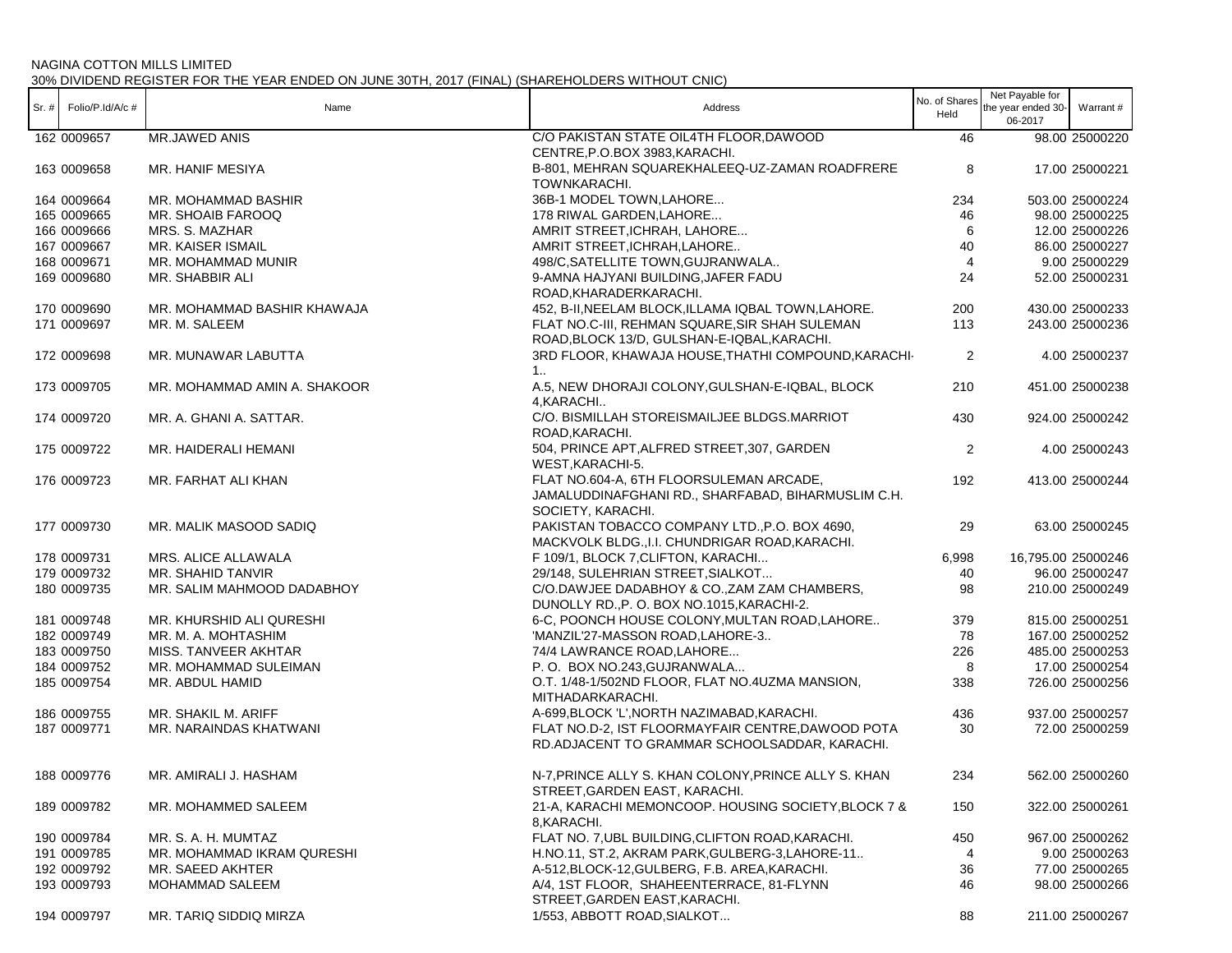| $Sr.$ # | Folio/P.Id/A/c # | Name                          | Address                                                                                                            | No. of Shares<br>Held   | Net Payable for<br>the year ended 30-<br>06-2017 | Warrant #         |
|---------|------------------|-------------------------------|--------------------------------------------------------------------------------------------------------------------|-------------------------|--------------------------------------------------|-------------------|
|         | 195 0009798      | MR. KHAWAJA NAJAF SHARIF      | 34/354, IQBAL STREET, SIALKOT                                                                                      | 38                      |                                                  | 91.00 25000268    |
|         | 196 0009806      | MR. MUHAMMAD ASLAM KHAN       | 340, BLOCK G, GULSHAN PARK, LAHORE                                                                                 | 50                      |                                                  | 107.00 25000270   |
|         | 197 0009807      | MR. ARSHAD ALI SETHI.         | 45, ZULQERNAIN CHAMBER, GUNPUT ROAD, LAHORE                                                                        | 8                       |                                                  | 17.00 25000271    |
|         | 198 0009814      | MR. MIAN MAQBUL ELAHI         | 114-A-E-1, GALAB ROAD, GULBERG III, LAHORE                                                                         | 114                     |                                                  | 245.00 25000272   |
|         | 199 0009815      | MR. ZAHID MAQBUL ELAHI        | 114-A-E 1, GULBERG-III, LAHORE                                                                                     | 30                      |                                                  | 64.00 25000273    |
|         | 200 0009816      | MRS. NASEEM AKHTER            | 114-A-E-1, GALAB ROAD, GULBERG III, LAHORE                                                                         | 36                      |                                                  | 77.00 25000274    |
|         | 201 0009829      | MR. MUHAMMAD ABBAS RAZA       | 11, RACE COURSE ROAD, LAHORE                                                                                       | 10                      |                                                  | 21.00 25000276    |
|         | 202 0009832      | MR. AZAM                      | C/O.ARIF H. YOUSUF BAYA, 125, KARACHI STOCK                                                                        | 41                      |                                                  | 88.00 25000277    |
|         |                  |                               | EXCH.BLDG., STOCK EXCHANGE ROAD, KARACHI.                                                                          |                         |                                                  |                   |
|         | 203 0009833      | MRS. FARIYAL DELAWALA         | 406, ALZAHRA GARDEN158, GARDEN EASTKARACHI-74550                                                                   | 12                      |                                                  | 29.00 25000278    |
|         | 204 0009834      | MR. SHARIF ALI DELAWALLA      | 8, NOORANI VILLAS, 227, HAIG STREET, GARDEN                                                                        | 12                      |                                                  | 29.00 25000279    |
|         |                  |                               | EAST, KARACHI-74400.                                                                                               |                         |                                                  |                   |
|         | 205 0009835      | MR. MOHAMMED IRFAN            | MADINA MANZIL, 3/2 THATTHAI COMPOUND, WATER COURSE<br>RD., LUNDA BAZAR, KARACHI.                                   | 8                       |                                                  | 17.00 25000280    |
|         | 206 0009838      | MRS. MARIAM BAI               | 1, SUN SHINE BLDG, 2ND FLOOR, FRERE<br>ROAD, SADDAR, KARACHI.                                                      | 1,544                   |                                                  | 3,320.00 25000281 |
|         | 207 0009852      | MR. MUBARAK LAKHANI           | 7 RIZWAN GARDENS, G-25/BLOCK 8, KEHKASHAN,<br>CLIFTON, KARACHI-6.                                                  | $\overline{2}$          |                                                  | 5.00 25000284     |
|         | 208 0009858      | MR. ABDUL KARIM               | 7 RIZWAN GARDENS, G-25/BLOCK 8, KEHKASHAN,<br>CLIFTON.KARACHI-6.                                                   | $\overline{\mathbf{1}}$ |                                                  | 2.00 25000285     |
|         | 209 0009864      | MR. ANWAR MOOSANI             | BLOCK NO.P III/2, IST FLOOR, NEW JACOBLINE HOUSING<br>COMPLEX, OPP. JACOBLINE JAM-E-MASJID, JACOBLINE,<br>KARACHI. | 1,122                   |                                                  | 2,693.00 25000286 |
|         | 210 0009866      | MR. MOHD. ASLAM ALVI          | 416, QAMER HOUSE, RCD BALL BEARINGS LTD., M. A. JINNAH<br>ROAD, KARACHI.                                           | 10                      |                                                  | 21.00 25000287    |
|         | 211 0009870      | MR. ALAMGIR KHAN              | 42-A, AL-MUSTAFA HOMES, UNIT NO. 9,<br>LATIFABAD, HYDERABAD                                                        | 5                       |                                                  | 11.00 25000288    |
|         | 212 0009877      | MR. MOHAMMAD ILYAS            | FATIMA HAJIANI MENSION, FLAT NO.50, 5TH<br>FLOOR, NAJMUDDIN ST., NANAKWADA, KARACHI.                               | 60                      |                                                  | 129.00 25000289   |
|         | 213 0009878      | MR. MOHAMMAD IQBAL            | AMREET STREET, ICHRAH, LAHORE                                                                                      | 2                       |                                                  | 4.00 25000290     |
|         | 214 0009879      | MR. NAJAMUDDIN                | 50/2, SHAH FAISAL COLONY, KARACHI-25                                                                               | 15                      |                                                  | 32.00 25000291    |
|         | 215 0009881      | MR. SARMAD MAQSOOD AL-HUSAINY | S.M.HUSAINY, MEMBER (106), LAHORE STOCK EXCHANGE, 17-<br>BANK SQUARE, LAHORE-2.                                    | 780                     |                                                  | 1,677.00 25000292 |
|         | 216 0009887      | MR. HAMID IQBAL KHAN          | 79-A, PHASE-1DEFENCE HOUSING AUTHORITY, LAHORE                                                                     | 38                      |                                                  | 91.00 25000295    |
|         | 217 0009890      | MISS. ASMA                    | 535,536.KARACHI STOCK EXCHANGE LTD,KARACHI STOCK<br>EXCHANGE ROAD, KARACHI.                                        | 74                      |                                                  | 159.00 25000296   |
|         | 218 0009894      | MR. SALEEM IQBAL              | 23-A, FAIZ ROAD, MUSLIM TOWN, LAHORE                                                                               | 50                      |                                                  | 107.00 25000297   |
|         | 219 0009895      | MRS. SHER BANO                | 132/3, FARAN HOUSING SOCIETY, KARACHI                                                                              | 336                     |                                                  | 722.00 25000298   |
|         | 220 0009897      | DR. ZUBEDA SHAMSHAD           | AL-MUSTAFA APARTMENTFLAT NO.2/A, 166/D, BLOCK-<br>3PECHSKARACHI.                                                   | 336                     |                                                  | 722.00 25000299   |
|         | 221 0009903      | MR. TASNEEM ZAFAR             | HOUSE NO. 370, BLOCK D, MAIN DOUBLE ROAD, NATIONAL<br>POLICE FOUNDATION,SECTOR 0/9, ISLAMABAD.                     | 20                      |                                                  | 48.00 25000301    |
|         | 222 0009905      | MR. CHAMANLAL                 | A-886, GULSHAN HADEED BINQASIMKARACHI-49                                                                           | 20                      |                                                  | 48.00 25000302    |
|         | 223 0009910      | MR. ALI MOHAMMED              | 42/1 LANE 19PHASE VIIDEFENCE HOUSING                                                                               |                         |                                                  | 9.00 25000303     |
|         |                  |                               | AUTHORITYKARACHI.                                                                                                  |                         |                                                  |                   |
|         | 224 0009912      | MR. ISTEFA KHURSHEED          | 73, KOKAN HOUSING SOCIETY, HYDER ALI ROAD, KARACHI-5                                                               | 4                       |                                                  | 9.00 25000304     |
|         | 225 0009913      | MR. MOHAMMAD BASHIR           | 136-SHADMAN COLONY NO.I,LAHORE-3                                                                                   | 170                     |                                                  | 365.00 25000305   |
|         | 226 0009921      | MR. S. B. HASHMI              | 41-SWEET HOMES BLOCK 19, GULISTAN-E-<br>JAUHAR, KARACHI.PH # 021-4612626, 0300-8255122                             | 238                     |                                                  | 511.00 25000306   |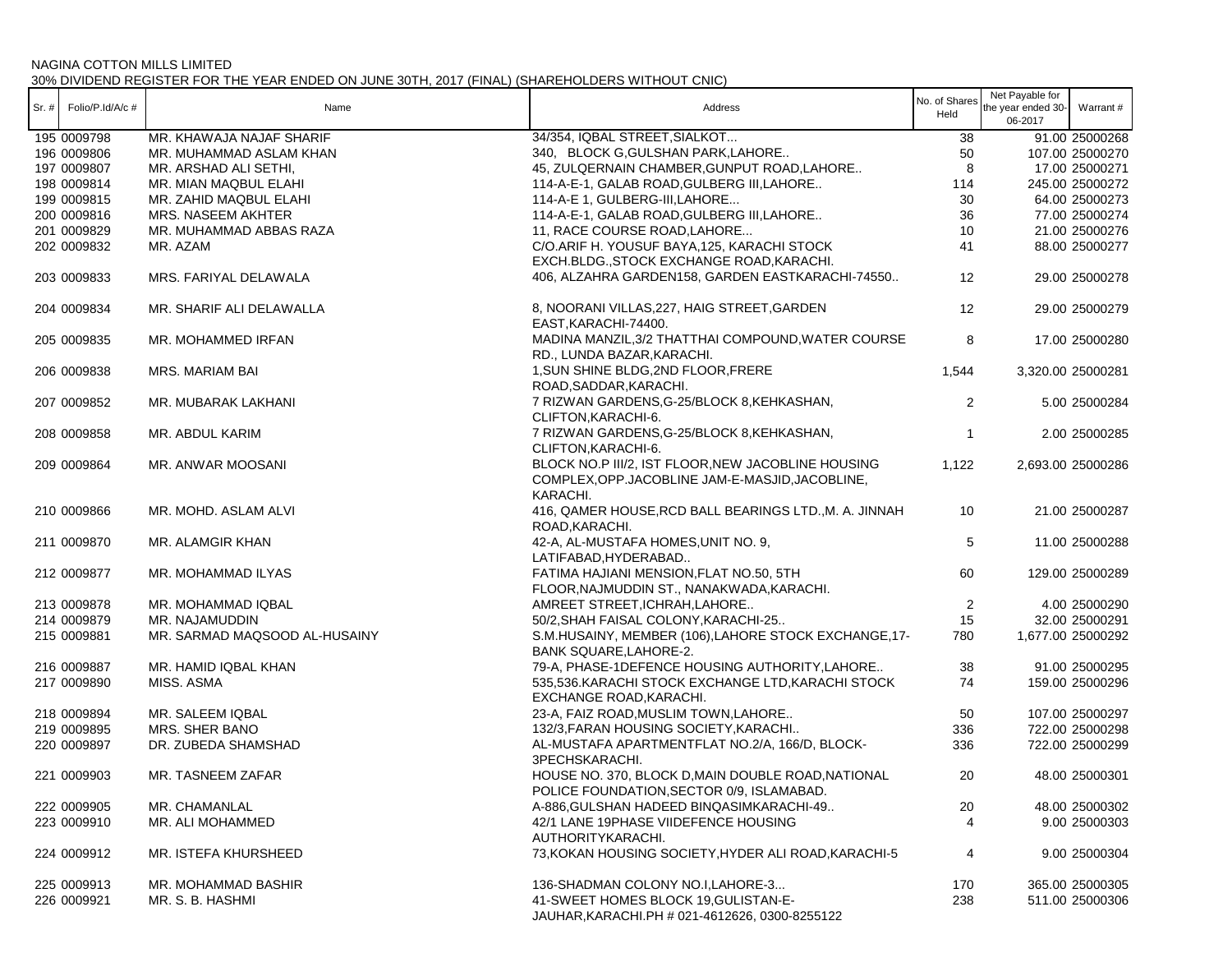|                              |                            |                                                      | No. of Shares  | Net Payable for    |                   |
|------------------------------|----------------------------|------------------------------------------------------|----------------|--------------------|-------------------|
| Sr. $\#$ Folio/P.Id/A/c $\#$ | Name                       | Address                                              | Held           | the year ended 30- | Warrant #         |
|                              |                            |                                                      |                | 06-2017            |                   |
| 227 0009924                  | MR. AKBAR ALI              | ROOM NO. 401-4034TH FL., KARACHI STOCK               | 12             |                    | 26.00 25000307    |
|                              |                            | EXCHANGEBLDG., OFF. I.I.CHUNDRIGAR ROADKARACHI.      |                |                    |                   |
| 228 0009925                  | MR. ABDUL HAMEED           | 552, SECTOR 4-D, NEW SAEEDABADMEMON COLONY, BALDIA   | 66             |                    | 141.00 25000308   |
|                              |                            | TOWN, KARACHI.                                       |                |                    |                   |
| 229 0009947                  | MISS. ADILA                | 201, JILANI ARCADEJAMSHED ROAD, NEAR ADJACENT TOTAL  | 44             |                    | 95.00 25000313    |
|                              |                            | PUMP, KARACHI.                                       |                |                    |                   |
| 230 0009955                  | MR.MOHAMMAD ABBAS          | 48-H, MODEL TOWN, LAHORE                             | 19             |                    | 41.00 25000314    |
| 231 0009957                  | MR. ABDUL RAZAK PHANDOLAY  | 1022/14, F.B.AREA, KARACHI                           | 436            |                    | 937.00 25000315   |
| 232 0009962                  | <b>SYED SHAKEEL AHMED</b>  | C/O MR. AHSAN USMANGROUNF LOOR. FIRDOUS              | 58             |                    | 124.00 25000316   |
|                              |                            | MANZILMUHAMMADI MANZIL, AJA MAOJI ST. RANCHORE LINE, |                |                    |                   |
|                              |                            | KARACHI.                                             |                |                    |                   |
| 233 0009964                  | <b>SYED JUNAID SHAUKAT</b> |                                                      | 1,774          |                    | 3,814.00 25000317 |
|                              |                            | 36-S-8, BANK STREETBASTAMI ROADSAMANABADLAHORE.      |                |                    |                   |
| 234 0009975                  | MR. TAHIR YOUSUF           | F-3 FARAN D.M.C.H. SOCIETY, KARACHI                  | 166            |                    | 356.00 25000321   |
| 235 0009976                  | MR. MOHAMMAD AMIN          | AMIR ELECTRONIC MARKET, 4TH FLOOR, FLAT NO.          | 2              |                    | 4.00 25000322     |
|                              |                            | 22, SOHRAB KATRAK ROAD, SADDAR, KARACHI.             |                |                    |                   |
| 236 0009983                  | MR. JAVED H. TIRMIZI       | 37/1, STREET 21, OFF KHAYABANMUJAHID, PHASE          | 1,890          |                    | 4,063.00 25000323 |
|                              |                            | V, DEFGENCE HOUSING AUTHORITY,                       |                |                    |                   |
|                              |                            | KARACHI.                                             |                |                    |                   |
| 237 0010000                  | MR. ZAFAR IQBAL SALEEM     | HOUSE NO.289, STREET 14, F-10/2, ISLAMABAD           | 12             |                    | 26.00 25000325    |
| 238 0010008                  |                            |                                                      |                |                    |                   |
|                              | MR. IJAZ LATIF CH.         | C/O HBL STOCK EXCHANGEBRANCH, LAHORE                 | 28             |                    | 67.00 25000329    |
| 239 0010010                  | MR. SAEED AKHTER           | A-512 BLOCK 12, F.B. AREA, KARACHI                   | 420            |                    | 903.00 25000330   |
| 240 0010011                  | MR. IBRAHIM                | 147-148 A.QAYUM MANZIL1ST FLOOOR, NEAR               | 14             |                    | 30.00 25000331    |
|                              |                            | PATHANIMASJID, MOOSA LANE, KARACHI.                  |                |                    |                   |
| 241 0010012                  | MRS. MAIMOONA A. MAJID     | FLAT NO.3, 166-A, ADAMJEE NAGAR, K.C.H.S. KARACHI    | 6              |                    | 12.00 25000332    |
| 242 0010020                  | MR. ABDUL QADEER           | 5-H/6, P.E.C.H.S., KARACHI                           | 116            |                    | 249.00 25000335   |
| 243 0010024                  | MR. ABDUL SHAKOOR          | FLAT NO.201, BLOCK-BREHMAT KARIM GARDENPLOT NO.49,   | 15             |                    | 36.00 25000336    |
|                              |                            | HOSKING ROADGARDEN WEST, KARACHI.                    |                |                    |                   |
| 244 0010025                  | MR. HAROON                 | C/O. ABDUL WAHAB ABDUL SATTARKARACHI ST.             | 92             |                    | 198.00 25000337   |
|                              |                            | EXC.(GUARANTEE)LTDSTOCK EXCHANGE BUILDING, STOCK     |                |                    |                   |
|                              |                            | EXCHANGE ROAD, KARACHI.                              |                |                    |                   |
| 245 0010026                  | MR. MOHAMMED FAROOQ        | YOUSUF MANZIL, IIND FLOOR, D.D. CHAUDHRY             | $\overline{2}$ |                    | 4.00 25000338     |
|                              |                            | ROAD, BISMILLAH COLONY, KARACHI.                     |                |                    |                   |
| 246 0010030                  | MR. WAHID AHMED            | D 166, K.D.A. SCHEEM NO.1, DRIGH ROAD, KARACHI       | 10             |                    | 21.00 25000339    |
| 247 0010032                  | MR. JEHANGIR JAN           | 43/36 QILA GUJAR SINGH, LAHORE                       | 14             |                    | 30.00 25000340    |
| 248 0010034                  | MRS. REHANA JAMIL          | B-21, HASAN HOMES, BLOCK V, CLIFTON, KARACHI-75600   | 6              |                    | 12.00 25000341    |
| 249 0010036                  | MR. MOHAMMAD SHAFIQ        | A-6/8 MOHAMMADI COLONY, AZIZABAD BLOCK-8, F.B. AREA, | 2              |                    | 4.00 25000342     |
|                              |                            | KARACHI-38                                           |                |                    |                   |
| 250 0010044                  | MR. ATTA MOHAMMED PERACHA  | B-681, SATELLITE TOWN, RAWALPINDI                    | 116            |                    | 249.00 25000345   |
| 251 0010047                  | MR. EJAZ QURESHI           | 5-H/6, P.E.C.H.S., KARACHI                           | 12             |                    | 26.00 25000347    |
| 252 0010052                  | MR. ABBAS GORJI            | C/O MOHD. SAAD MANIARROOM 45, KARACHI STOCK          | 116            |                    | 249.00 25000349   |
|                              |                            | EXCH., STOCK EXCHANGE BLDG., KARACHI.                |                |                    |                   |
| 253 0010053                  | MR. FAZAL UR REHMAN        | D-102, MARJINA COMPLEX, FL-12 BLOCK 13-B, GULSHAN-E- | 5              |                    | 11.00 25000350    |
|                              |                            | IQBAL, KARACHI.                                      |                |                    |                   |
| 254 0010058                  | MR. RASHID ALTAF           | 480, SAGAR ROAD, LAHORE CANTT                        | 234            |                    | 503.00 25000351   |
| 255 0010073                  | MR. ABID HUSAIN            | HOUSE NO. R211/9, FEDERAL 'B' AREA, KARACHI.         | 32             |                    | 69.00 25000355    |
| 256 0010081                  | MR. ROHAIL AJMAL           | MANAGER FINANCE/ACCOUNTS, SAUDI PAK INDUSTRIAL &     | 12             |                    | 26.00 25000356    |
|                              |                            | AGRICU-LTRAL INVESTMENT CO. LTD.,44-EAST BLUE AREA,  |                |                    |                   |
|                              |                            | ISLAMABD.                                            |                |                    |                   |
| 257 0010090                  | MR. M.A. RAFAY MASIHUDDIN  | B-382, GULSHAN-E-OSMAN, SECTOR 11-A, NORTH           | 14             |                    | 30.00 25000358    |
|                              |                            | KARACHITOWNSHIP, KARACHI                             |                |                    |                   |
|                              |                            |                                                      |                |                    |                   |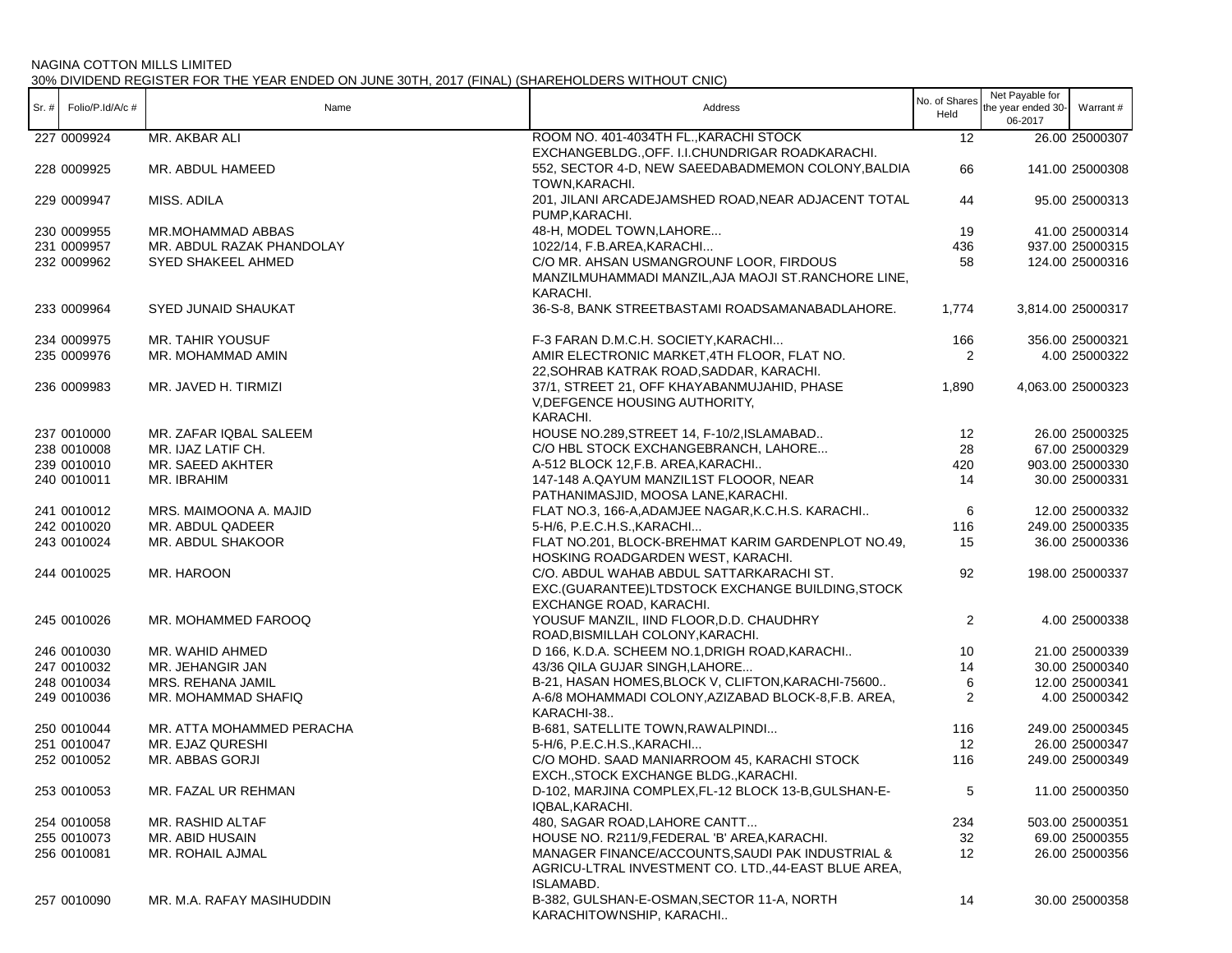|         |                  |                            |                                                        | No. of Shares  | Net Payable for    |                   |
|---------|------------------|----------------------------|--------------------------------------------------------|----------------|--------------------|-------------------|
| $Sr.$ # | Folio/P.Id/A/c # | Name                       | Address                                                | Held           | the year ended 30- | Warrant #         |
|         |                  |                            |                                                        |                | 06-2017            |                   |
|         | 258 0010098      | MR. M. AMIN                | 266-B ADAMJI NAGAR, KATHIAWAR HOUSING                  | 116            |                    | 249.00 25000359   |
|         |                  |                            | SOCIETY, KARACHI                                       |                |                    |                   |
|         | 259 0010099      | MR. M. JAWAID IQBAL        | HOUSE NO. 21, KHALID ST. NO. 3, MUSLIM COLONY          | 12             |                    | 29.00 25000360    |
|         |                  |                            | SAMANABAD.LAHORE.                                      |                |                    |                   |
|         | 260 0010100      | MR. AHMAD NASIR GHANI      | S3-E3 FAISAL STREET, TOHEED PARK, GULSHANRAVI,         | 166            |                    | 356.00 25000361   |
|         |                  |                            | LAHORE                                                 |                |                    |                   |
|         | 261 0010105      | MR. MOHAMMAD AMIN          | E 141/2, BLOCK 7, GULSHAN-E-IQBAL, KARACHI             | 14             |                    | 30.00 25000363    |
|         | 262 0010106      | MR. ABDUL WAHAB            | M.R. 3/27, HAFIZ SULEMAN STREET, KARACHI-2             | 53             |                    | 114.00 25000364   |
|         | 263 0010117      | MR. MOHAMMED JAWED BHUNDI  | C/O O.T 9/180, AMIN CLOTH HOUSE, KAGZI BAZAR, KARACHI. | 66             |                    | 141.00 25000365   |
|         |                  |                            |                                                        |                |                    |                   |
|         | 264 0010124      | KH. WAQAR AHMAD            | 377-N, OPP. BADARCAMBRIDGE                             | 12             |                    | 26.00 25000367    |
|         |                  |                            | SCHOOL, SAMANABAD, LAHORE.                             |                |                    |                   |
|         | 265 0010125      | MR. GHULAM MOHAMED         | ST-8/D. HOUSE NO. 14, BLOCK-7. ABDULLAH                | 22             |                    | 47.00 25000368    |
|         |                  |                            | BUNGALOWS, FEDERAL "B" AREA, KARACHI-75950.            |                |                    |                   |
|         |                  |                            |                                                        |                |                    |                   |
|         | 266 0010127      | MR. SHAHAB-UD-DIN KHAN     | ST-993, NAQSHBANDI CHOCK, KOSARABAD, JHANG             | 66             |                    | 141.00 25000370   |
|         |                  |                            | ROAD, FAISALABAD                                       |                |                    |                   |
|         | 267 0010132      | MR. SIKANDAR SIDDIQ        | AMIN SIDDIQ PAREK II,81, 2ND FLOOR, KARACHISTOCK       | 6              |                    | 12.00 25000371    |
|         |                  |                            | EXCHANGE BLDG., KARACHI.                               |                |                    |                   |
|         | 268 0010147      | MR. MOHD. FAROOQ           | SECTOR NO. 4-D, PLOT NO. 684, MEMON COLONY, NEW        | 4              |                    | 9.00 25000372     |
|         |                  |                            | SHAHEEDABAD, BALDIA TOWN, KARACHI-51.                  |                |                    |                   |
|         | 269 0010148      | SYED RASHEED AHMAD         | B-326 BLOCK 'N', NORTH NAZIMABAD, KARACHI              | 32             |                    | 69.00 25000373    |
|         | 270 0010149      | MR. SHAHAB AHMAD           | M/S PAK SUZUKI MOTOR CO.LTD., 16 WEST WHARF, FIN.      | 32             |                    | 69.00 25000374    |
|         |                  |                            | DIV., KARACHI                                          |                |                    |                   |
|         | 271 0010150      | MR. MOHAMMAD HANIF         | 3RD FLOOR, MANILALMOHANLAL BLDG. NO. 628, NP 9/45,     | 18             |                    | 38.00 25000375    |
|         |                  |                            | MOHD. SHAH STREET, JODIA BAZAR, KARACHI.               |                |                    |                   |
|         | 272 0010151      | MR. MOHD. EBRAHIM          | B-11 BLOCK 16, GULSHAN-E-IQBAL, KARACHI                | 12             |                    | 26.00 25000376    |
|         | 273 0010156      | MR. ABDUL BASIT            | TARIQ STREET, PARA HERAN RANGPURA, SIALKOT             | 62             |                    | 149.00 25000378   |
|         | 274 0010157      | MR. KHAWAJA TARIQ JAVID    | HOUSE NO. 34/354, IQBAL STREET, SIALKOT                | 94             |                    | 226.00 25000379   |
|         | 275 0010164      | MR. IQBAL HUSSAIN SIDDIQUI | A-235, BLOCK-5, SHADABAD HOUSING SOCIETY, GULISTAN-E-  | 6              |                    | 12.00 25000382    |
|         |                  |                            | JAUHAR, KARACHI-75290.                                 |                |                    |                   |
|         | 276 0010174      | MR. EBRAHIM                | 44-45, ADAM TERRACE, G. ALLAN ROAD, KHARADAR,          | 8              |                    | 19.00 25000385    |
|         |                  |                            | KARACHI                                                |                |                    |                   |
|         | 277 0010175      | MR. BASHIR YOUSUF ALI      | 44-45 ADAM TERRACE, G. ALLANA ROAD, KHARADAR,          | $\overline{2}$ |                    | 5.00 25000386     |
|         |                  |                            | KARACHI                                                |                |                    |                   |
|         | 278 0010178      | MR. ZIAULLAH TARIQ         | 1-H, 6/7 NAZIMABADKARACHI-18                           | 16             |                    | 34.00 25000387    |
|         | 279 0010179      | <b>SYED KHALID FAHIM</b>   | 1.H 6/7 NAZIMABADKARACHI-18                            | 16             |                    | 34.00 25000388    |
|         |                  |                            |                                                        |                |                    |                   |
|         | 280 0010182      | MRS. FARZANA JAWAID        | 203, AHMED ARCADE, B.C 3, BLOCK-5, CLIFTON, KARACHI    | 543            |                    | 1,167.00 25000389 |
|         | 281 0010191      | MST. ZOHRA ABDUL SATTAR    | 27/205, CHAND BIBI ROAD, KARACHI-74200                 | 36             |                    | 77.00 25000391    |
|         | 282 0010192      | <b>MST. SHAMA BEGUM</b>    | 27/205, CHAND BIBI ROAD, KAARCHI-74200                 | 36             |                    | 77.00 25000392    |
|         | 283 0010194      | MR. SOHAIL YUSUFI          | C/O NAJEEH AZIZ,238-C BLOCK-10, F.B. AREA, KARACHI.    | 10             |                    | 24.00 25000393    |
|         | 284 0010195      | MR. RIZWAN AHMED           | P.O BOX 6846, ABU DHABI                                | 2,028          |                    | 4,360.00 25000394 |
|         | 285 0010199      | MR. ABDUL AZIZ             | FLAT NO. B-4, AL ABDUL APARTMENTPLOT NO. GRE 538/5-A,  | 66             |                    | 141.00 25000395   |
|         |                  |                            | GARDEN EAST, BUSINESS RECORDER ROAD, KARACHI.          |                |                    |                   |
|         | 286 0010209      | MR. A. KHALID ANSARI       | YUNUS ISSA HAJEE KARIM TAI, MEMBER KSE LTD., ROOM      | 3              |                    | 6.00 25000399     |
|         |                  |                            | NO.505 TO508,5TH FLOOR, KALLIAN                        |                |                    |                   |
|         |                  |                            | ROAD, OFFI.I.CHUNDRIGAR ROAD, KARACHI.                 |                |                    |                   |
|         | 287 0010216      | HAJI ABDUL HAMEED          | STREET MIAN CHANOO, INSIDE KHIALI GATE, GUJRANWALA     | 336            |                    | 722.00 25000402   |
|         |                  |                            |                                                        |                |                    |                   |
|         | 288 0010219      | MR. IMTIAZ AHMED BHATTI    | A/1078, TAHSEEL ROAD, INSIDE BHATTI GATE, LAHORE       | 6              |                    | 12.00 25000405    |
|         | 289 0010222      | MR. ABDUL HAMEED BUTT      | HBL ZONAL OFFICE, CITY ZONE, QADRI CHAMBER, LAHORE.    | 46             |                    | 98.00 25000406    |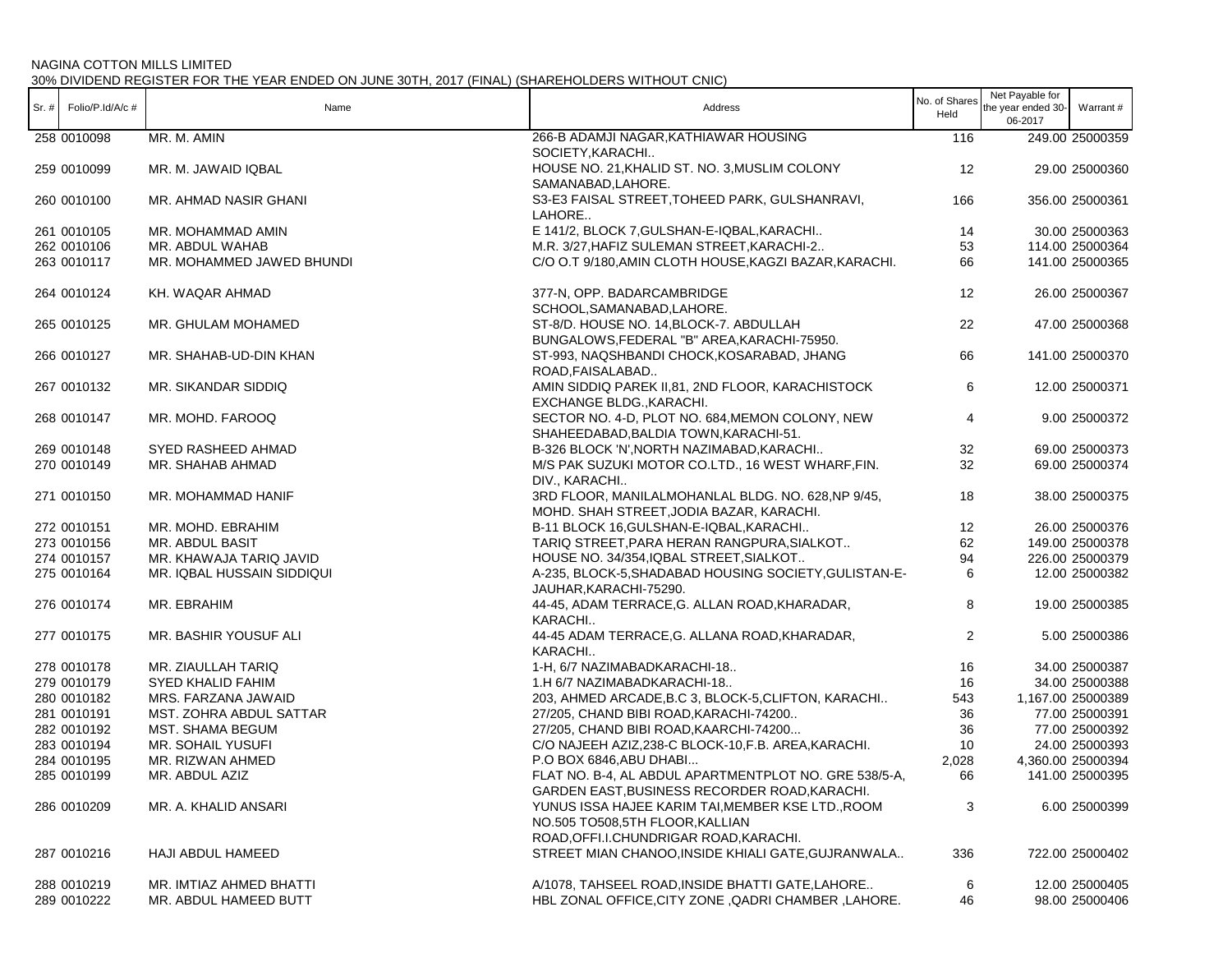| $Sr.$ # | Folio/P.Id/A/c # | Name                         | Address                                                                                                                             | No. of Shares<br>Held | Net Payable for<br>the year ended 30-<br>06-2017 | Warrant#          |
|---------|------------------|------------------------------|-------------------------------------------------------------------------------------------------------------------------------------|-----------------------|--------------------------------------------------|-------------------|
|         | 290 0010228      | MR. SHAHZAD MAHMUD           | MAHMOOD & COMPANY, ACCOUNTANTS/AUDITORS, REGD.<br>INCOME TAXPRACTITIONERS, NO.1, ZAMINDARACOLONY,<br>RAHIMYAR KHAN.                 | 6                     |                                                  | 14.00 25000407    |
|         | 291 0010229      | MR. MAHMUD AHMAD             | MAHMOOD & COMPANY, ACCOUNTANTS/AUDITORS, REGD.<br>INCOME TAXPRACTITIONERS, NO.1, ZAMINDARACOLONY,<br>RAHIMYAR KHAN.                 | 17                    |                                                  | 41.00 25000408    |
|         | 292 0010230      | MR. TANVEER MAHMUD           | MAHMOOD & COMPANY, ACCOUNTANTS/AUDITORS, REGD.<br>INCOME TAXPRACTITIONERS, NO.1, ZAMINDARACOLONY,<br>RAHIMYAR KHAN.                 | 6                     |                                                  | 14.00 25000409    |
|         | 293 0010233      | MR. ALAMGIR KHAN             | 42-A AL-MUSTAFA HOMES, UNIT NO. 9,<br>LATIFABAD, HYDERABAD                                                                          | $\mathbf{1}$          |                                                  | 2.00 25000411     |
|         | 294 0010234      | MR. HAMMAD RAZA              | 6-B-II, 28TH ST. PHASE-V (EXT)D.H.S.KARACHI-46                                                                                      | 153                   |                                                  | 329.00 25000412   |
|         | 295 0010242      | MR. TARIQ AHMED              | D-166, KDA SCHEME NO. 1, DRIGH ROAD, KARACHI-8                                                                                      | 46                    |                                                  | 98.00 25000413    |
|         | 296 0010243      | MR. MOHAMMAD IQBAL           | 1-C/2, M.M. ALAM ROAD, GULBERG III, LAHORE                                                                                          | 43                    |                                                  | 92.00 25000414    |
|         | 297 0010247      | MR. MUNIR AHMAD WATTOO       | 15-AKRAM PARK, SHAD BAGH, LAHORE                                                                                                    | 14                    |                                                  | 30.00 25000415    |
|         | 298 0010250      | MR. SHOAIB FAROOQ            | 178, RIZVAN GARDENLAHORE                                                                                                            | 2                     |                                                  | 4.00 25000416     |
|         | 299 0010252      | MR. RIAZ ALI KHAN            | H.NO.4, ST.NO.6, DATA NAGAR, BADAMI BAGH, LAHORE                                                                                    | 32                    |                                                  | 69.00 25000417    |
|         | 300 0010253      | MR. RANA SAJID MAHOOD        | C/O HABITATE FURNISHERS, 89-H, JAIL ROAD, LAHORE                                                                                    | 78                    |                                                  | 167.00 25000418   |
|         | 301 0010254      | MR. RIZWAN AHMAD             | SR. ENGINEER, C/O IDBP, LAHORE                                                                                                      | 116                   |                                                  | 249.00 25000419   |
|         | 302 0010256      | MR. MOHAMMED YOUSUF ABDULLAH | C/O YOUSUF BAMBIYA, KARACHI CE-NTRE, BLOCK NO.B, FLAT<br>NO.5, PLOTNO.NJI-3, NEAR PRINTING CORP.OFPAKISTAN<br>UNIVERSITY ROAD, KAR. | 24                    |                                                  | 52.00 25000421    |
|         | 303 0010260      | MRS. REHANA CHAUDHRY         | PAHRIANWALI SUGAR MILLS LTD., 24-A LDA FLATS, NEW<br>MUSLIM TOWN, LAHORE.                                                           | 166                   |                                                  | 356.00 25000423   |
|         | 304 0010262      | AMANJEE ASSOCIATES           | 306-A, SEA BREEZE CENTRE, CLIFTON BLOCK-5, KARACHI                                                                                  | 12                    |                                                  | 29.00 25000424    |
|         | 305 0010264      | <b>B.Z.AND COMPANY</b>       | 236, ATTA TURK BLOCK, NEW GARDEN TOWN, LAHORE.                                                                                      | 372                   |                                                  | 893.00 25000425   |
|         | 306 0010275      | MR. NASIR AHMAD              | 966-B, MUMTAZABAD, MULTAN                                                                                                           | 220                   |                                                  | 473.00 25000426   |
|         | 307 0010297      | MR. ABDUL AZIZ               | YASIN SQUARE, FLAT NO.3013RD FLOOR, BLOCK-F61/2,<br>DOLLY KHATAKARACHI.                                                             | 220                   |                                                  | 528.00 25000430   |
|         | 308 0010301      | MR. RIZWAN AHMAD             | A-226 BLOCK "N", NORTH NAZIMABAD, KARACHI                                                                                           | 220                   |                                                  | 473.00 25000432   |
|         | 309 0010309      | MR. NOORULLAH HASHIM         | C-161 CENTRAL COMMERCIALAREA, PECHS, KARACHI-29                                                                                     | 220                   |                                                  | 528.00 25000433   |
|         | 310 0010310      | MR. ANTHONY MENDES           | 518-STOCK EXCHANGE BLDG., KARACHI                                                                                                   | 50                    |                                                  | 120.00 25000434   |
|         | 311 0010318      | MR. SHER AHMED               | 164-65 NABI PARK, RAVI ROAD, LAHORE                                                                                                 | 20                    |                                                  | 43.00 25000436    |
|         | 312 0010354      | MR. MOHD. SHARIF PARACHA     | 45/2, KHAYABAN-E-JANBAZD.O.H.A PHASE 5, KARACHI                                                                                     | 10                    |                                                  | 21.00 25000438    |
|         | 313 0010397      | MR. MOHAMMED YOUSUF ABDULLAH | KARACHI CENTRE BLOCK BFLAT 5, PLOT NJ1-3,<br>UNIVERSITYNEW SOCIETY, PVCSS KARACHI-74800.                                            | 138                   |                                                  | 296.00 25000439   |
|         | 314 0010439      | MRS. SAFIA BEGUM             | B-100 BLOCK "N", NORTH NAZIMABAD, KARACHI                                                                                           | 336                   |                                                  | 722.00 25000442   |
|         | 315 0010449      | MR. MUHAMMAD RAFIQ BUTT      | HOUSE NO. 49/2, HUSSAIN AGAHI, MULTAN                                                                                               | 44                    |                                                  | 95.00 25000444    |
|         | 316 0010460      | MRS.SURAIYA KHANAM           | 6-A, MASSON ROAD, LAHORE-3                                                                                                          | 252                   |                                                  | 542.00 25000447   |
|         | 317 0010470      | MRS. SHARIFA YOUSUF          | ROOM NO.42, 3RD FLOOR, PAKISTAN HANDICRAFT<br>CHAMBERSABDULLAH HAROON ROAD, KARACHI-74400.                                          | $\overline{1}$        |                                                  | 2.00 25000448     |
|         | 318 0010477      | MR. M. RAUF KHALIDI          | D/7, REGENCY HEIGHTS, GULSHAN-E-IQBAL BLOCK-<br>4, KARACHI                                                                          | 3,000                 |                                                  | 7,200.00 25000449 |
|         | 319 0010478      | MR. MOHAMMED RAZA            | 43 BHURGARI ROAD, JAMSHED QUARTERS, KARACHI                                                                                         | 100                   |                                                  | 240.00 25000450   |
|         | 320 0010481      | MR. M. TUFAIL SULEMAN        | O.T 4/74 3RD FLOOR, NAFFESA MANZIL, NEARMUBARIK<br>MASJID, MITHADAR, KARACHI-2.                                                     | 2,940                 |                                                  | 6,321.00 25000451 |
|         | 321 0010510      | MR. MOHAMMAD HIZKIL          | B-72, BLOCK 'N', NORTH NAZIMABAD, KARACHI-33                                                                                        | 1,100                 |                                                  | 2,365.00 25000453 |
|         | 322 0010518      | MISS. SADIA ASLAM            | P-11 HASAN APPARTMENTEXTENSION, GULSHAN-E-IQBAL,<br>KARACHI-75300                                                                   | 1,100                 |                                                  | 2,365.00 25000455 |
|         | 323 0010519      | MISS. AFSHAN ASLAM           | P-11 HASAN APPARTMENTEXTENSION, GULSHAN-E-<br>IQBAL, KARACHI-75300                                                                  | 1,100                 |                                                  | 2,365.00 25000456 |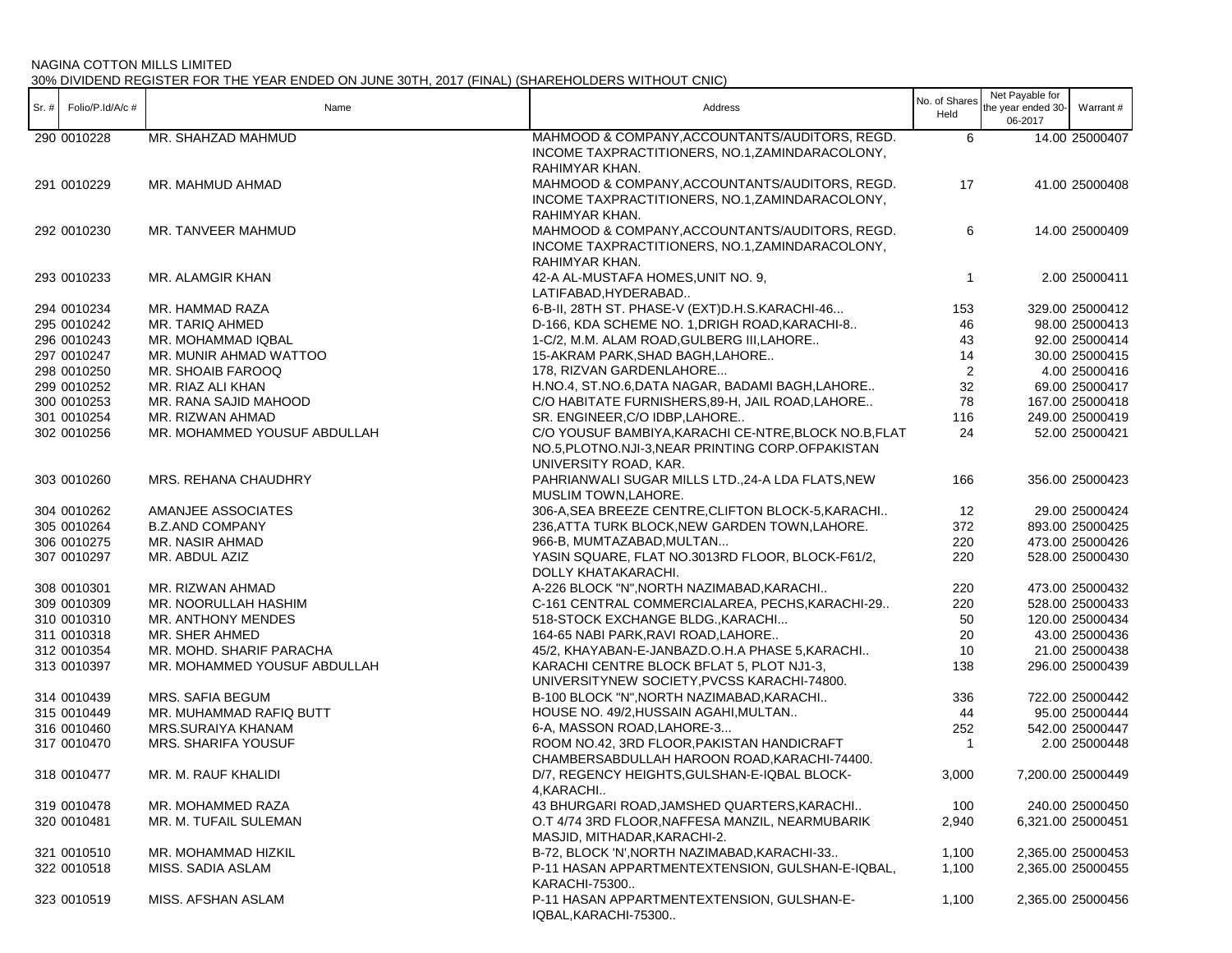| $Sr.$ # | Folio/P.Id/A/c # | Name                        | Address                                                                                                                       | No. of Shares<br>Held | Net Payable for<br>the year ended 30-<br>06-2017 | Warrant#                             |
|---------|------------------|-----------------------------|-------------------------------------------------------------------------------------------------------------------------------|-----------------------|--------------------------------------------------|--------------------------------------|
|         | 324 0010529      | MR. M. SHAFI                | C/O AFSAR SAEED KHAN3RD FLOOR, THE COTTON                                                                                     | 800                   |                                                  | 1,720.00 25000457                    |
|         | 325 0010564      | MR. MUNIR AHMAD             | EXCHANGEBUILDING, I.I. CHUNDRIGAR ROADKARACHI.<br>D-80 BLOCK F, NORTH NAZIMABAD, KARACHI                                      |                       |                                                  |                                      |
|         | 326 0010565      | MR. SHAHZAD HUSAIN ZUBARI   | APPARTMENT D-406RUFI LAKE DRIVE, BLOCK-18GULISTAN-E-                                                                          | 1,100<br>100          |                                                  | 2,365.00 25000460<br>215.00 25000461 |
|         |                  |                             | JAUHARKARACHI.                                                                                                                |                       |                                                  |                                      |
|         | 327 0010568      | MR. FAWAD HAKIM             | 145 BANGALORE TOWN, TIPU SULTAN ROAD, KARACHI                                                                                 | 100                   |                                                  | 215.00 25000462                      |
|         | 328 0010572      | MR. MOHAMMAD AMIN           | D-23, 2ND FLOORMEMON PLAZA, PHASE-IIIPLOT NO.FL-2,<br>BLOCK NO.13/BGULSHAN-E-IQBAL, KARACHI-75300                             | 5                     |                                                  | 11.00 25000463                       |
|         | 329 0010576      | MR. MOHAMMAD YOUSUF         | C/O YOUSUF BAMBIYA CENTREBLOCK NO.B, FLAT                                                                                     | 81                    |                                                  | 174.00 25000465                      |
|         |                  |                             | NO.5, SECONDFLOOR, PLOT NO.NJI-3 NEAR PRIN-TING<br>CORP.OF PAK. KARACHI74800                                                  |                       |                                                  |                                      |
|         | 330 0010580      | MR. KHALID MUSHTAQ BHATTI   | 22/2-A TECH SOCIETYCAMPUS POST OFFICEBRANCH<br>LAHORE                                                                         | 1,200                 |                                                  | 2,580.00 25000466                    |
|         | 331 0010584      | MR. ABDUL HAMID             | 58 A NEW CHOBURJI PARKLAHORE                                                                                                  | 600                   |                                                  | 1,290.00 25000467                    |
|         | 332 0010588      | MRS. SAFIA GHIAS ABBASI     | ABBASI & COMPANYSHAHRAH-E-QUAID-E-AZAMLAHORE                                                                                  | 20                    |                                                  | 43.00 25000468                       |
|         | 333 0010614      | MR. GULZAR MOHAMMAD         | FINANCE DEPARTMENTMILLAT TRACTORS<br>LTDSHEIKHUPURA ROAD, SHAHDARALAHORE.                                                     | 6                     |                                                  | 12.00 25000469                       |
|         | 334 0010621      | MR. NISHAT HAROON           | C/O. PELICAN ENTERPRISES10TH FLOOR SH.SULTAN                                                                                  | 220                   |                                                  | 473.00 25000470                      |
|         |                  |                             | TRUSTBLDG. 1 26, CIVIL LINESBEAUMONT ROAD, KARACHI.                                                                           |                       |                                                  |                                      |
|         | 335 0010640      | MR. FAISAL                  | C-209 PERDESI PRIDEFT-3, FERE TOWN, NEAR TEEN<br>TALWARCLIFTONKARACHI.                                                        | 10                    |                                                  | 21.00 25000472                       |
|         | 336 0010642      | MR. MOHAMMAD SALEEM         | 205-ALMUSHTARI SQUARE, V-E-9, NAZIMABAD NO. 5, KARACHI-<br>74600                                                              | 220                   |                                                  | 528.00 25000473                      |
|         | 337 0010644      | MR. ARIF HUSAIN             | R-211/9, FEDERAL "B"AREA, KARACHI                                                                                             | 20                    |                                                  | 43.00 25000474                       |
|         | 338 0010658      | MR. ZULFIQAR AHMED          | HOUSE NO. 671STREET NO.32,G 10/1ISLAMABAD                                                                                     | 1,800                 |                                                  | 3,870.00 25000477                    |
|         | 339 0010662      | MR. RIAZ MAHMOOD            | MEMBER ISE (039)204 ANEES PLAZAFAZAL-UL-HAQ<br>ROAD, BLUE AREAISLAMABAD-44000.                                                | 990                   |                                                  | 2,128.00 25000478                    |
|         | 340 0010676      | MR. ABDUL GHAFOOR PERACHA   | 70-AHMED BLOCK, NEW GARDEN TOWN, LAHORE                                                                                       | 440                   |                                                  | 946.00 25000479                      |
|         | 341 0010695      | MR. AZIZ                    | 74, STOCK EXCHANGE BLDG., STOCK EXCHANGE ROAD, 2ND<br>FLOOR, KARACHI                                                          | 1,100                 |                                                  | 2,365.00 25000483                    |
|         | 342 0010698      | MR. MOHD. SIDDIQUE          | C/O M. SIDDIQUE A. KARIM3RD FLOOR, QASRE-E-MARIAM.J T<br>9/158, OPP: HILAL MARKET, KAGZI BAZAR, KARACHI.                      | 220                   |                                                  | 473.00 25000484                      |
|         | 343 0010725      | MR. KHUSRO K. ELLEY         | C/O.PRIME COMMERCIAL BANK LTD.STOCK EXCHANGE<br>BUILDINGKHAYBAN-E-IQBAL,LAHORE.                                               | 100                   |                                                  | 215.00 25000486                      |
|         | 344 0010736      | LT. GEN. EJAZ AZIM          | C/O.PRIME COMMERCIAL BANK LTD.FINANCIAL SERVICES<br>GROUP61-MAIN BOULEVARDGULBERG, LAHORE.                                    | 2,000                 |                                                  | 4,300.00 25000487                    |
|         | 345 0010750      | MR. M. AFZAL                | C/O.PRIME COMMERCIAL BANK LTD.G. TOWN BR., FLAT-<br>A, GROUND FLRBLOCK-2, AWAMI COMPLEX, 1/4USMAN<br>BLOCK, NEW G. TOWN, LHR. | 180                   |                                                  | 387.00 25000488                      |
|         | 346 0010751      | MR. AMJAD SAEED             | C/O.PRIME COMMERCIAL BANK LTD.G-TOWN BR., FLAT-A,<br>GROUND FLRBLOCK-2, AWAMI COMPLEX, 1/4USMAN BLOCK,<br>NEW G. TOWN, LHR.   | 140                   |                                                  | 301.00 25000489                      |
|         | 347 0010760      | MR. MOHAMMAD HUSAINUL HAQUE | C/O.PRIME COMMERCIAL BANK LTD.FINANCIAL SERVICES<br>GROUP61-MAIN BOULEVARDGULBERG, LAHORE.                                    | 20                    |                                                  | 43.00 25000490                       |
|         | 348 0010765      | MISS. MEENA SULTANA         | C/O.PRIME COMMERCIAL BANK LTD.G. TOWN BR. FLAT-A,<br>GROUND FLRBLOCK-2, AWAMI COMPLEX, 1/4USMAN BLOCK,<br>NEW G. TOWN, LHR.   | 70                    |                                                  | 150.00 25000491                      |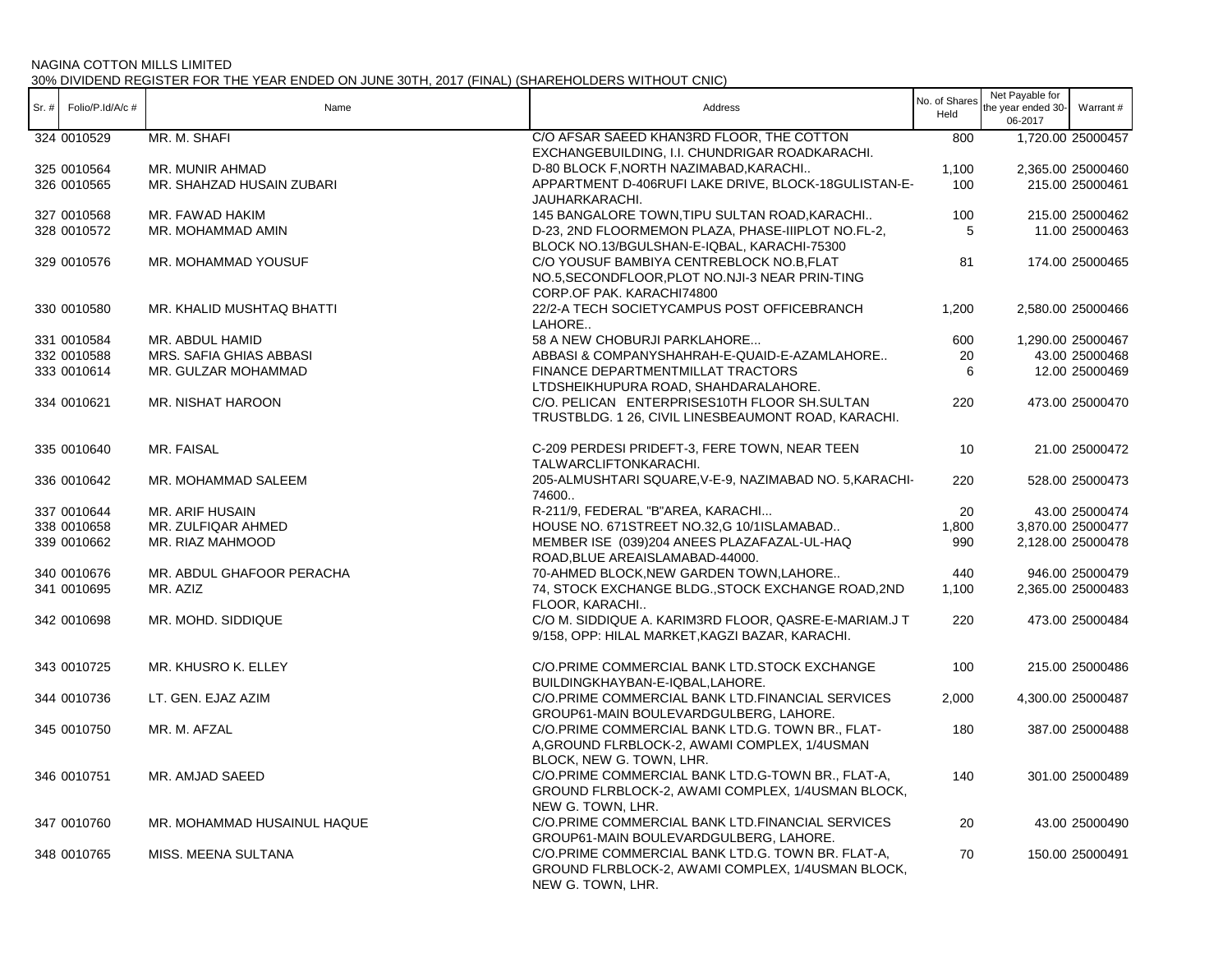| Sr.  # | Folio/P.Id/A/c # | Name                        | Address                                                                                                                     | No. of Shares<br>Held | Net Payable for<br>the year ended 30-<br>06-2017 | Warrant #         |
|--------|------------------|-----------------------------|-----------------------------------------------------------------------------------------------------------------------------|-----------------------|--------------------------------------------------|-------------------|
|        | 349 0010766      | MR. ABDUL RASHID            | C/O.PRIME COMMERCIAL BANK LTD.STOCK EXCHANGE<br>BUILDINGKHAYBAN-E-IQBAL,LAHORE.                                             | 1,050                 |                                                  | 2,257.00 25000492 |
|        | 350 0010774      | MR. SALMAN S. AHMED         | C/O.PRIME COMMERCIAL BANK LTD.G. TOWN BR. FLAT-A,<br>GROUND FLRBLOCK-2, AWAMI COMPLEX, 1/4USMAN BLOCK,<br>NEW G. TOWN, LHR. | 160                   |                                                  | 344.00 25000493   |
|        | 351 0010775      | MISS. YASMEEN CHEEMA        | C/O.PRIME COMMERCIAL BANK LTD.FINANCIAL SERVICES<br>GROUP61-MAIN BOULEVARDGULBERG, LAHORE.                                  | 100                   |                                                  | 215.00 25000494   |
|        | 352 0010776      | MR. AMIR RASHID             | C/O.PRIME COMMERCIAL BANK LTD.FINANCIAL SERVICES<br>GROUP61-MAIN BOULEVARDGULBERG, LAHORE.                                  | 50                    |                                                  | 107.00 25000495   |
|        | 353 0010802      | DR. KARIM SHARIF            | 8-ESSA HOMES, 179-BRITTO ROAD, GARDEN EAST, KARACHI.                                                                        | 92                    |                                                  | 198.00 25000497   |
|        | 354 0010804      | DR. KHURRAM ASHRAF BUTT     | 41-ZAFAR AKBER ROADLALAZAR, RAWALPINDI                                                                                      | 200                   |                                                  | 430.00 25000498   |
|        | 355 0010807      | <b>MOHAMMAD SAGHEER</b>     | H-1/66, SUPARIWALA COMPOUND, DOLLY KHATA, SOLDIER<br>BAZAR, GARDEN EAST, KARACHI.                                           | 240                   |                                                  | 516.00 25000499   |
|        | 356 0010818      | SAQIB IQBAL DARA            | C/O SALMAN AZIZ206-B, PHASE II, BLOCK-A, G.E.C.H.S., LINK<br>ROADMODEL TOWN, LAHORE                                         | 2,200                 |                                                  | 4,730.00 25000505 |
|        | 357 0010821      | KHAWAJA NIZAMUDDIN          | 96-A, STREET NO. 3, CAVALRY GROUNDS, LAHORE CANTT. Ph<br>#6668537                                                           | 2,200                 |                                                  | 4,730.00 25000506 |
|        | 358 0010828      | MOHAMMAD SHOAIB             | 5-6, IST FLOOR, KASSAM MANZIL, B.R. 5/5, NEW NEHAM<br>ROAD, KHARADAR, KARACHI.                                              | 6                     |                                                  | 12.00 25000508    |
|        | 359 0010830      | <b>AAMIR SATTAR</b>         | C/O SAJJAD HUSSAININSTITUTE OF BANKERS IN<br>PAKIS.MOULVI TAMIZUDDIN KHAN ROADKARACHI.                                      | 5                     |                                                  | 11.00 25000509    |
|        | 360 0010847      | KHAWAJA NAEEM AHMED         | SALIM MANZIL, HAJI YUSUF NAVABAD,<br>KARACHI-75660                                                                          | 5                     |                                                  | 11.00 25000512    |
|        | 361 0010852      | ABDUL MUTAKABBIR KHAN       | R-319, BLOCK 4-AGULSHAN-E-IQBALKARACHI                                                                                      | 18                    |                                                  | 38.00 25000513    |
|        | 362 0010858      | MOHAMMAD USMAN              | KARACHI STOCK EXCHANGE (G) LTDRECORD ROOMSTOCK<br>EXCHANGE BUILDINGKARACHI.                                                 | 12                    |                                                  | 26.00 25000515    |
|        | 363 0010865      | S.H. RIZVI                  | HOUSE NO. A-342, BLOCK-07, SCHEME-36, GULSTAN-E-<br>JOHAR, KARACHI.                                                         | 20                    |                                                  | 43.00 25000517    |
|        | 364 0010874      | M. AHSAN                    | A-378/ANORTH NAZIMABADKARACHI-33.                                                                                           | 100                   |                                                  | 215.00 25000519   |
|        | 365 0010897      | A. SATTAR A. GHANI          | C/O HAJI SATTAR MOTIWALAMEMBER K.S.E., 535-536 5TH<br>FL, STOCK EXCHANGE BUILDING, I.I. CHUNDRIGAR ROAD,<br>KARACHI.        | 898                   |                                                  | 1,930.00 25000521 |
|        | 366 0010899      | AMANULLAH                   | 717/1, KOHINOOR PALAZAFLAT NO.208, BLOCK-CFATIMA<br>JINNAH COLONYJAMSHED QARTER, KARACHI.                                   | 2,000                 |                                                  | 4,800.00 25000522 |
|        | 367 0010915      | <b>WAJEEHA TAHIR</b>        | 23/E/6, P.E.C.H.S KARACHI-75400.                                                                                            | 3                     |                                                  | 7.00 25000523     |
|        | 368 0010930      | MR. SHAHID HUSAIN           | HOUSE NO. A-342, BLOCK-07, SCHEME-36, GULSTAN-E-<br>JOHAR, KARACHI.                                                         | $\overline{4}$        |                                                  | 9.00 25000525     |
|        | 369 0010932      | MR. M. BASHIR KHAWAJA       | 452-B-IINEELAM BLOCKALLAMA IQBAL TOWNLAHORE.                                                                                | 700                   |                                                  | 1,505.00 25000526 |
|        | 370 0010945      | MR. MUHAMMAD JALIL SIDDIQUI | 182-D-IIREHMANPURA COLONYLAHORE                                                                                             | 4                     |                                                  | 9.00 25000534     |
|        | 371 0010963      | <b>MRS. NAFEESA</b>         | 327/2, BRITTO ROADGARDEN EASTKARACHI-5.                                                                                     | 50                    |                                                  | 120.00 25000536   |
|        | 372 0010965      | MR. M. SIDDIQ               | QASR-E-SHUJAAT, 4F, 4/5, NAZIMABAD NO. 4, OPP: HAPPY<br>DALE SCHOOL, KARACHI.                                               | 10                    |                                                  | 21.00 25000537    |
|        | 373 0010973      | MR. UMAR ATA BANDIAL        | LOWER GROUNDLDA PLAZA, EGERTON ROADLAHORE                                                                                   | 2,000                 |                                                  | 4,300.00 25000540 |
|        | 374 0010976      | MRS. RAZIA BANO             | AL-REHMAN MARKET, FLAT NO.2022ND FLOOR,<br>O.T.7/59KUSHALARI LANE TANKI NO.4BOMBAY BAZAR,<br>KARACHI.                       | 10                    |                                                  | 21.00 25000541    |
|        | 375 0010987      | MR. MOHAMMAD YOUNUS GHAZI   | C/O GHAZI & CO.TAWAKKAL AUTOS PLAZA1ST<br>FLOOR, CHOWK CIVIL HOSPITAL MULTAN.                                               | 2,000                 |                                                  | 4,300.00 25000543 |